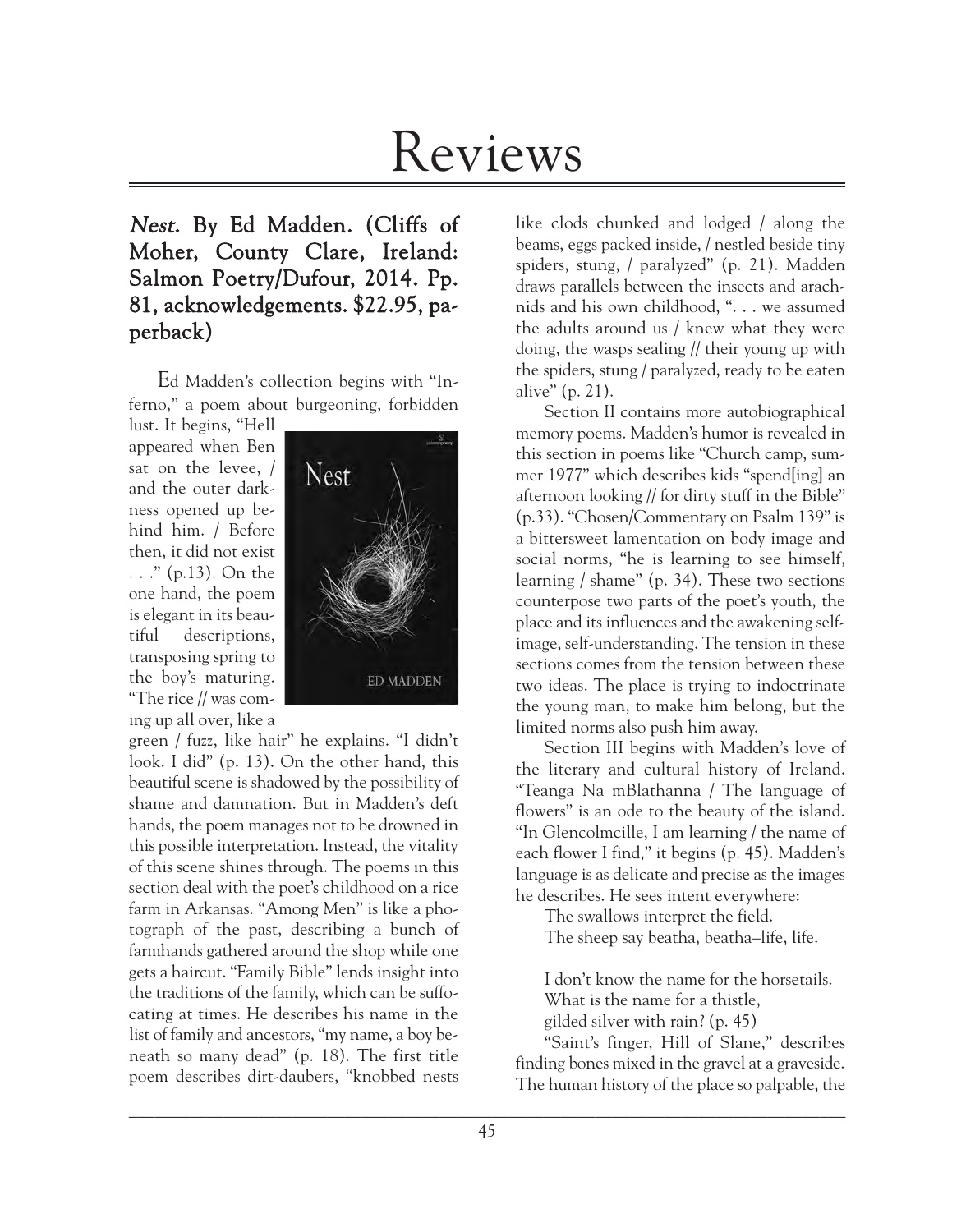remains of distant saints and popes have mixed in with the soil, the roads. As the section progresses, Madden moves to his love of the natural world, spanning the globe from Texas to Hawaii.

Section IV brings us back to the beauty of rural Arkansas and memories from Madden's childhood and then beyond to his current life. "To get to Cowlake," deals with Madden's ambivalent relationship with his past through the conceit of giving directions to an old hangout. He's no longer a child, stuck in this place. He's wizened, now, and knows his own mind. There are great tongue-and-cheek lines in this poem, such as, "... if // you're coming from Memphis, always remember Memphis / is the best way out" (p. 61). He describes passing landmarks representing kinfolk, memories. "Don't look for a church. / It's no longer there, just a bare yard" (p. 62). And later, "To get to Cowlake, / don't look for cows or a lake. There are no cows. // Sometimes, though, the creek floods." This place he remembers isn't real, he's saying. It's exaggerated, idealized, changed. But that doesn't mean there isn't truth, there.

Madden has a series of poems named "Nest," and the one in this section deals, in a beautiful way, with the passing of his father. It offers a spare description of mourners visiting his mother, but focuses mostly on a little bird's nest he spots, hidden, on the porch. He shares the image of beauty, "I lift my niece to see the bird / on the nest, its tiny black eyes / looking back at us" (p. 63). And here we see the heart of what Madden's poems are all about: even in the midst of tragedy, there is life. These poems, full of tragedy and heartache, are a love letter to old lovers, to an old life, but mostly to life itself.

--CL Bledsoe

#### **AVAVA**

Silent Movies. By Gordon Osing. (New York: Spuytin Duyvil, 2015. Bishop at only some of the handes used in the

## Pp. 66. \$12, paperback)

Creative writing students often find themselves at a loss. Everything has been written about before, and no emotion is new. The trick

is in the expression: how do you show what has been shown before but in a unique way? In his tenth volume of poetry, Silent Movies, Gordon Osing shares his voice and vision. The collection's title is its focus, not just actual silent movies such as those of



Charlie Chaplin, but the silent movies that are part of all our lives.

The back cover of Osing's book addresses the reader directly with its poem "Reader, Friend." This poem serves not as an invitation to enter into a relationship with the speaker, but as an assumption that this friendship already exists. A reader of poetry must be a friend to it, and a friend will read with the best intentions in mind.

Such a connection is only the first of many in this collection. Osing explores community in these pieces, and his community is vast and wide. Andrew Marvell, Geoffrey Chaucer, Milan Kundera, Tammy Wynette, John Milton, Martin Luther, Henry James, Jesus, Charles Dickens, Moses, Eve, Mark Twain, J.S. Bach, Ludwig van Beethoven, Robert Frost, W.C. Fields, Nietzsche, Gerard Manley Hopkins, Herod, W.H. Auden, T.S. Eliot, Thornton Wilder, Gustav Mahler, Eudora Welty, Samuel Johnson, Paul, John Dryden, Simon and Garfunkel, William Stafford, Aristotle, D.H. Lawrence, Johannes Brahms, Nathaniel Hawthorne, Emily Dickinson, and Elizabeth Bishop are only some of the names used in the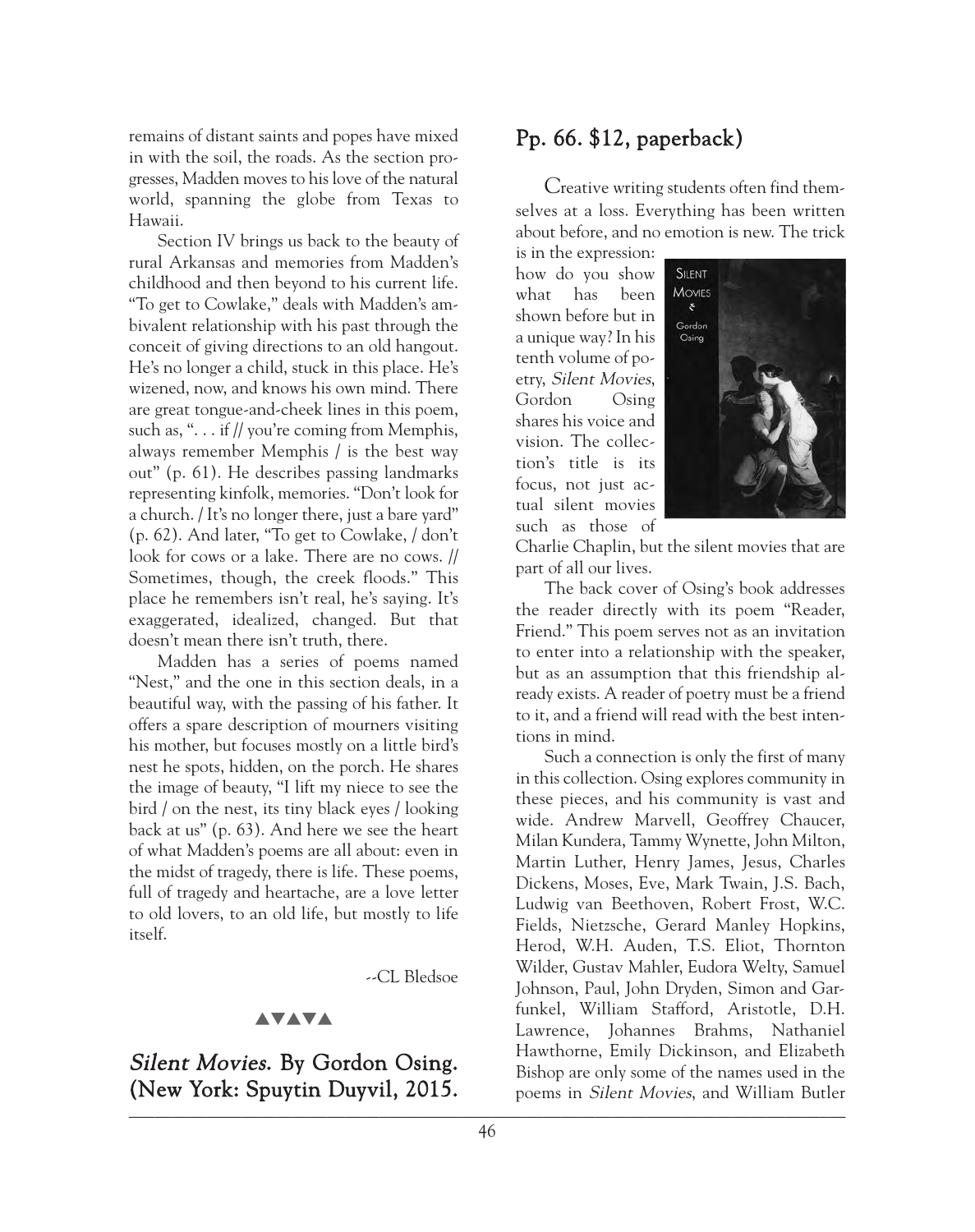Yeats and Leonard Cohen appear on more than one occasion, signaling a particular affinity there. These individuals, with their ideas and their art and their lives, are part of the speaker's life so familiarly that a moment's discussion of one flows into the other.

Artists, philosophers, and religious figures are not the only ones that cross our paths in Osing's writing. Just as ordinary for him to include are the characters in the art themselves, such as the Thin Man, Willy Loman, Tarzan, Wylie Coyote, Prospero and Caliban, Abbott and Costello, and more. These figures are presented as no less or no more important than any other in the poems. They inhabit the speaker's sensibilities most naturally.

Likewise, Osing's poems hold a variety of religions (Buddhism, Hinduism, Judaism, Christianity) and languages (Latin, French, Chinese, German). All are part of the cosmic whole that he shows as existence. Whether you be "Romans, Parisians or Apaches" (p. 14), you get equal treatment in Osing's work.

In all of this, the reader, the friend, is guided. Osing's title may be Silent Movies, but he is not silent. He does not leave the image to speak for itself. Instead, he is conversational, and his voice is a steady rhythm as we navigate through his words.

Just as these words combine a variety of figures, they also take us to a variety of geographical places, such as Paris, France; Cass County, Illinois; the Delta; Russellville, Arkansas; and Memphis, Tennessee. Osing also positions us into a smaller space, such as Walgreens, the lake on a "blue Sunday" (p. 19), and the parlor.

Again, it is important to keep in mind Osing's intention. Just as the poem on the back cover of the book addresses us as a friend, the first poem in the collection does also. "Get the Picture?" uses the colloquial saying as its title to show our relationship with the speaker—he feels he has the right to talk to us in this informal and direct way—as he begins the collection with his combination of the silent movie and his vision. At the end of the poem, the speaker

cements his invitation, saying, "So sit in the silent dark with me, my friend, / in the ringings in other of my nickelodeons" (p. 3). This shows Osing's intimacy, his musings, his sound play and rhythm at its best.

Osing is adept in handling form. An example of this is "Sestina Roadshow," which begins with a reference to Martin Heidegger. This poem uses the sestina's emphasis on its six key words to steer us towards the poem's focus. Repetition of "dollar," "square," "refined," "vintage," "stuff," and most particularly what Osing chooses not only to repeat but also to be the last word of the poem, "past" (pp. 52-53), shows the speaker's mindset as he considers what does and does not matter and how we construct our history.

The dedication at the beginning of Osing's collection notes love, and the poem on the back cover notes mercy. This then is a collection of worlds, figures, and ideas crafted with not only attention to the line but also the big picture. "Happy are those who know that / behind all words stands the unsayable," reads the epigraph from Rilke at the collection's beginning, and Osing ends on a similar theme, writing in his final poem in the collection, "They adore absences in slices of time / too settled in poses to have any meaning, / unless you count lives that aren't there" (p. 66). Osing counts every life in Silent Movies, and so should we.

--Angie Macri

#### **AVAVA**

Mark Twain on Potholes and Politics: Letters to the Editor. Edited by Gary Scharnhorst. (Columbia: University of Missouri Press, 2014. Pp. vii-xii + 185, notes, index. \$35.00, hardcover)

With his ever inquisitive mind and pro-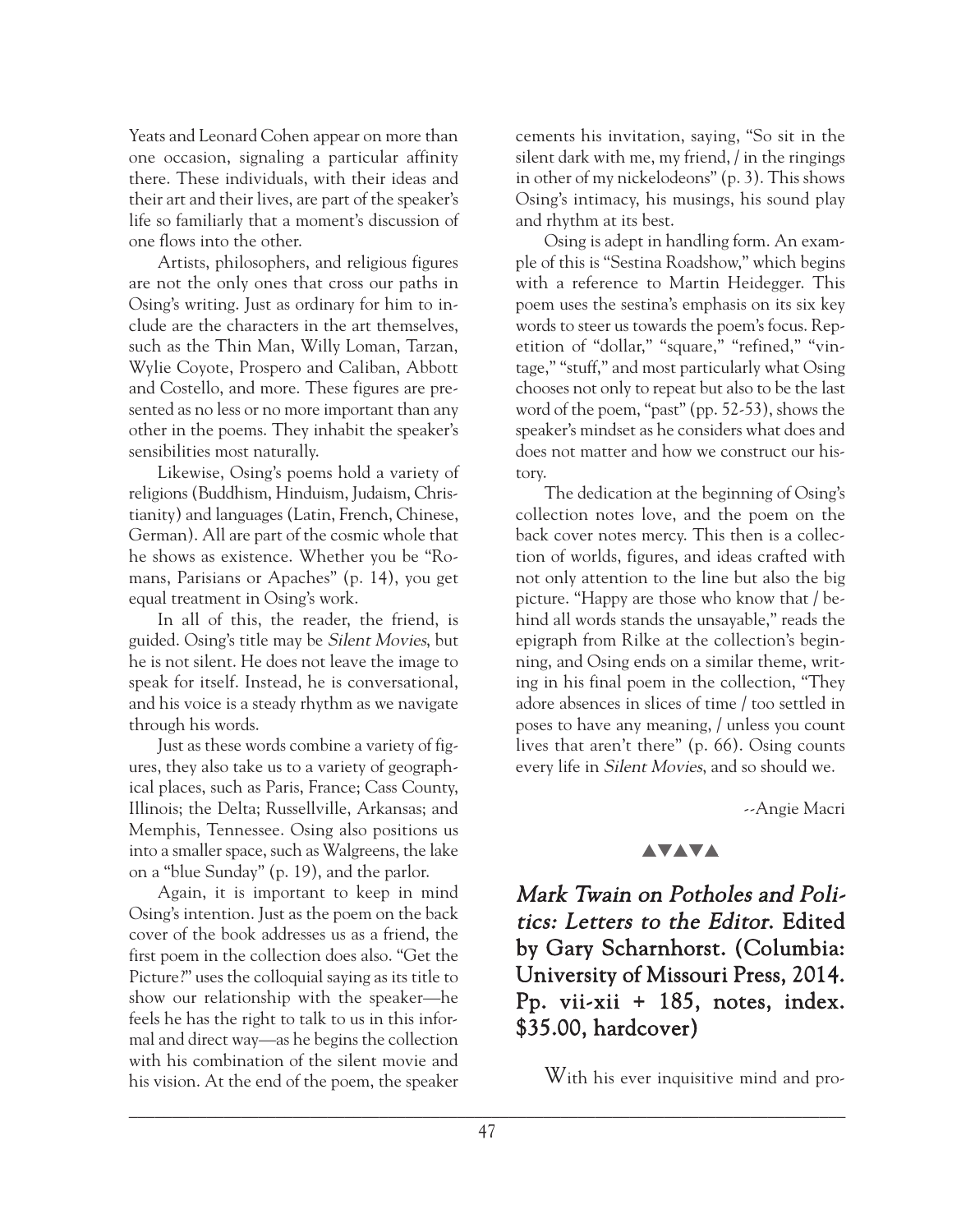

found talent of expression, Mark Twain truly imbibed his world, and in response he produced an almost inestimable number of words. Many general readers, however, being familiar only with his most popular works, such as his witty aphorisms or the adven-

tures of Tom Sawyer and Huck Finn, often view Twain as being only a humorist. Gary Scharnhorst has compiled a concise and accessible collection of Twain's editorial letters that will dispel such limited estimates of Twain by illustrating the variety of his interests and the unbridled range of his rhetorical powers.

Twain scholars will appreciate having these 101 letters in one volume, and general readers will especially welcome the well organized and uncluttered format. These letters are ordered chronologically and span forty-four years of Twain's career from 1866 to eight weeks before his death in 1910, and each is numbered for easy reference. Scharnhorst, who has produced more than forty books about American literature, holds his editorial apparatus to a minimum, allowing Twain an almost uninterrupted opportunity to editorialize. Scharnhorst introduces each letter by listing its publication history, and he occasionally proceeds or follows a letter with a brief contextualizing comment. For example, he follows Twain's letter of complaint about Charles C. Duncan's conduct as shipping commissioner of the Port of New York with a note pointing out that when Duncan responded to Twain's letter with a \$100,000 libel suit, he "was awarded twelve cents and removed from his position" (p. 108). Scharnhorst follows the body of these letters with seventeen pages of footnotes and an index listing more than 200 persons referenced in the letters.

This collection showcases the wide variety of Twain's interests and his sometimes nuanced views on these topics. Everyone fulfills more than one social role, and in several letters Twain's interest is clearly dictated by a specific role. For example, he speaks as a father about how to discipline a child, as an author when he complains about copyright laws, and as a boat captain and passenger when he offers advice about lifeboats, and at other times he speaks as an irate city resident, a spastic humorist, or an abused celebrity. As with all editorialists, Twain is sometimes misinformed, irrelevant, or simply wrong; yet, he often offers thoughtful comments on complex and controversial issues. Perhaps one of his finest moments is in "American Notes/ The Temperance Insurrection." Twain first points out that female temperance crusaders should stop giving God the credit for their numerous successes in closing saloons because, Twain reasons, it is not their prayers but their presence that forces these closures. He then observes that these crusaders' actions are "[b]y no means" legal but are "thoroughly justifiable" because women "find themselves voiceless in the making of laws and the election of officers to execute them" (p. 75).

In addition to introducing some of Twain's many interests, these letters serve as a tour de force of his rhetorical innovations. Twain engages multiple voices, moods, and forms of humor—all within the genre of the editorial letter. In his introduction, Scharnhorst refers to Twain's ability to create a "cacophony of voices" and identifies "Female Suffrage/ A Volley from the Down-Trodden" as an example of Twain's use of numerous voices (p. 1). In this bogus response to his letter published the day before attacking women's suffrage, readers first hear from Mrs. Mark Twain who attacks her husband and the editors who published his letter, and then Twain steps in to comment on his wife's remarks. Then a militant suffragist castigates Twain with even stronger words than his wife, and Twain offers his response. Finally a delicate and romantic suffragist offers tears and poetry,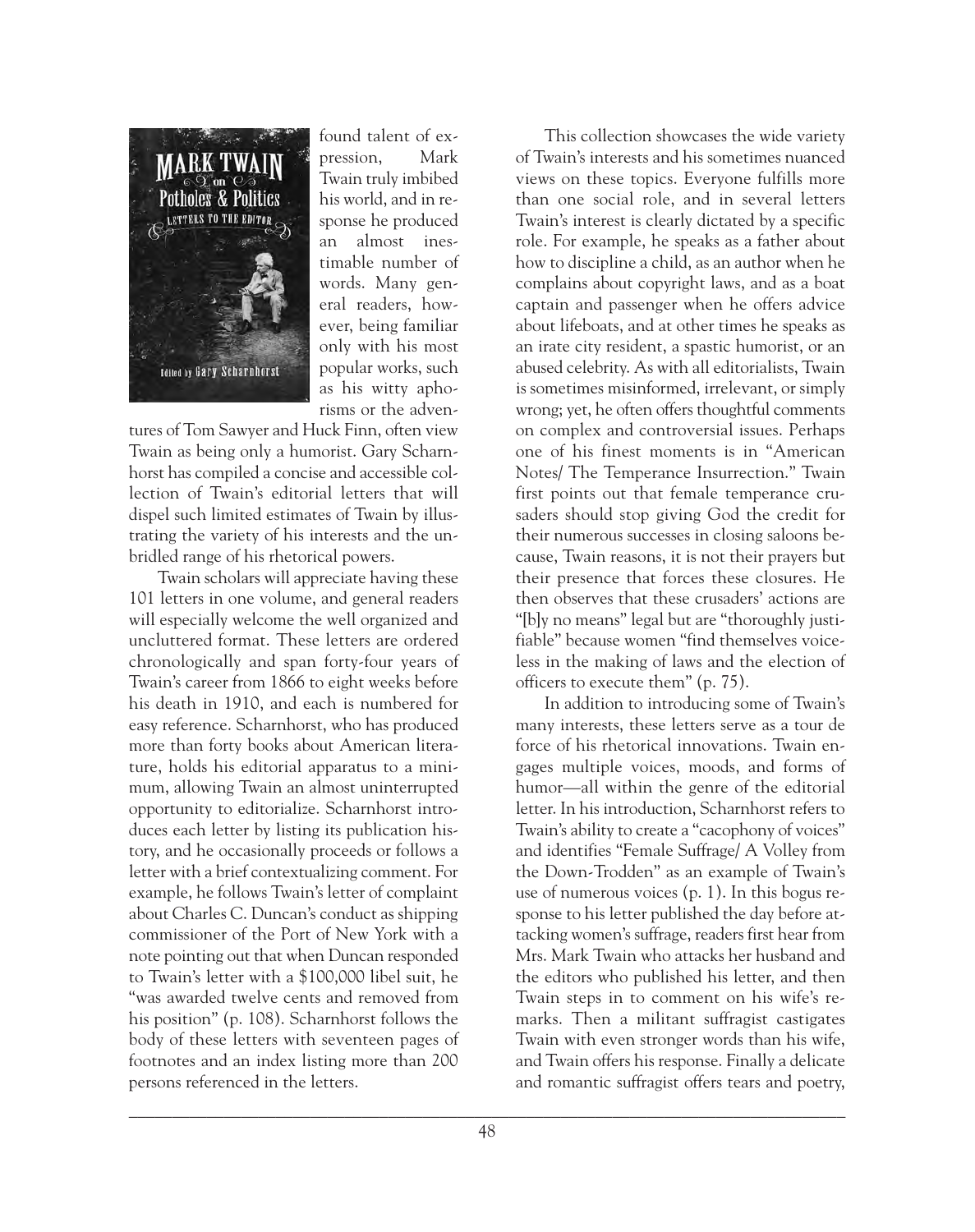and Twain closes the letter by noting that he sees "a procession of ladies filing in at my street with tar-buckets and feather-beds" (p. 13). In addition to numerous voices, there are a great number of moods in these letters, ranging from frivolous and rambling humor to direct and biting invective, from vicious insults to some of the finest compliments ever penned.

The editorial page remains one of the most popular pages in newspapers today. On this page readers often encounter the spontaneity and catharsis of average people expressing a range of charged emotions—delight, frustration, indignation. Politics and Potholes offers this same experience, except the author of this spontaneity, catharsis, delight, frustration, and indignation is one person who was in a unique position as an editorialist, for Twain had an ever-growing sense of justice, the public position to be heard, the willingness to speak out, and the talent to say what was needed with the necessary force and humor.

-- Phillip Howerton

### **AVAVA**

Apocalyptic Sentimentalism: Love and Fear in U.S. Antebellum Literature. By Kevin Pelletier. (Athens: University of Georgia Press, 2015. Pp. ix-xii + 192, notes, bibliography, index. \$49.95, hardcover)

Nat Turner wrote in his Confessions, about his insurrection, "For as the blood of Christ had been shed on this earth and had ascended to heaven for the salvation of sinners, and was not returning to earth again in the form of dew . . . it was plain to me that the Saviour was about to lay down the yoke he had borne for the sins of men, and the great day of judgment was at hand" (C 47, quoted in Pelletier p. 45). The intimate relationship in Turner's mind between divine judgment and slave rebellion runs through various strands of antebellum abolitionist literature, from David Walker through Turner, Maria W. Stewart, Harriet Beecher Stowe, and beyond. Kevin Pelletier's Apocalyptic Sentimentalism: Love and Fear in U.S. Antebellum Literature thoroughly investigates an important but neglected aspect of the American culture of sentiment: "its passionate investment in fear as an indispensable engine of cultural and political transformation," particularly with regard to the development of widespread antislavery sentiment (p. 3).

"Apocalyptic sentimentalism" is a rhetorical tradition, the genealogy of which Pelletier proposes and then traces in American letters, that is characterized not by any list of bedrock tenets but by the "complex negotiations of seemingly oppositional emotional economies," particularly between love and fear (p. 4). Pelletier argues that the traditional scholarly narrative of nineteenth-century sentimental culture ignores the way in which widespread fear of God's wrath, and the concretized form of such in the supposed imminence of violent black vengeance upon the sinning white ruling class, was instrumental to the socio-political and aesthetic project of love and sympathy, as well as the way in which that sympathy could in turn produce calls for swift vengeance. This double logic runs throughout the entirety of the book, to the extent that it can sometimes be

quite repetitive. But at his best, Pelletier shows how deep this two-sided affect of sentiment actually runs in antebellum literature, arguing quite persuasively that it cannot be dismissed as mere surface affect. He acknowledges from the beginning that

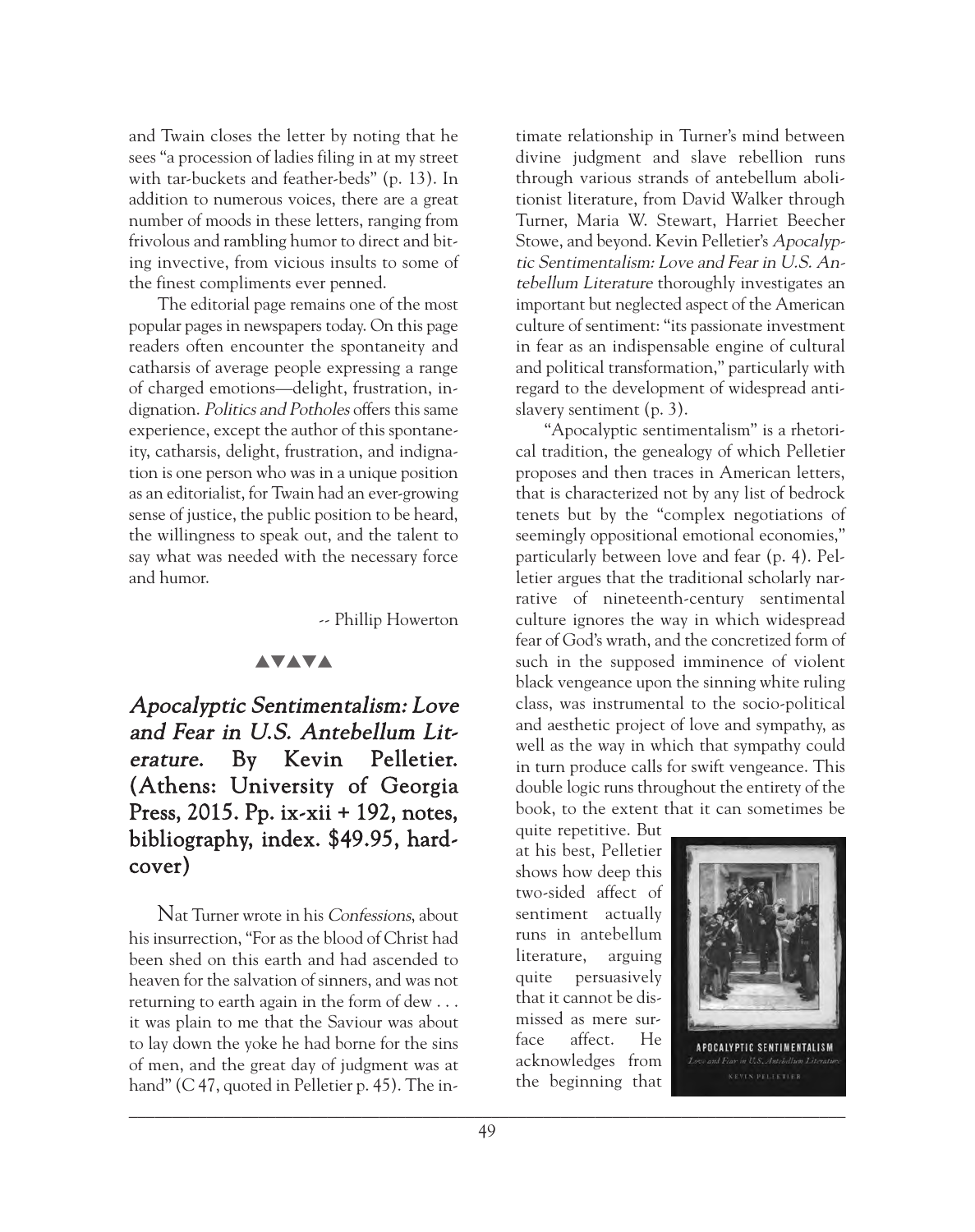there are multiple sentimental traditions and various structures of feeling accompanying each, but Pelletier's project is one of depth rather than breadth, and he makes a compelling case that the center of abolitionist discourse tends to move around this peculiar structure.

Pelletier traces the development of this tradition quite ingeniously, and in a way informed by rigorous challenges to a number of scholarly commonplaces. With the widest possible view, one might see the contemporary significance of this work in terms of affect studies, as a re-orientation of a misunderstood literary genre toward negative feelings at the politically significant moment when positive affects like love falter. The concrete ways in which love alone falters—particularly love of the racialized Other—are traced in Pelletier's historiography. David Walker's Appeal illustrated "that antislavery reform will need some corrective measure to activate white sympathy and to calibrate these sympathies with their proper object," and his reliance upon "the threat of God's vengeance" in this project exemplifies an early ("emergent") structure of sentimental persuasion where "[r]epresentations of God's wrath typically follow soon after pleas for love" (p. 42). Stewart's examination of gender in addition to race broadened the scope of apocalyptic sentimentalism, and Stowe's Uncle Tom's Cabin was an apotheosis of this form of rhetoric, "inviting her readers to ruminate on God's wrath and the destruction that befalls a people who fail to uphold the theological imperatives of justice and mercy" (p. 98).

Pelletier also examines the deep archive surrounding the figure of John Brown, including lectures and letters, in order to position him as both the historical incarnation of apocalyptic sentimentalism and the vessel of its decline. Brown was indeed a great "icon of love" (portrayed most notably in a fictional image of Brown kissing a black child in the New York Tribune), but the uneasiness many Americans felt about his brutally violent acts led large swaths of the generally sympathetic Northern

public to regard terror as an unnecessary and harmful aspect of sentimental politics, which "unraveled as a mechanism for binding individuals and avoiding conflict" (p. 157). Finally, the onset of the Civil War and the rhetoric of Abraham Lincoln, who "reformulated God's wrath from a threat one side directs toward the other into something the nation experiences collectively," revised the rhetoric of vengeance completely, severing it in a moment of national healing from the positive affects of compassion and love (p. 183). This national story, while not above challenge from scholars and historians of the abolitionist movement and Reconstruction, is coherent on its own and very readable, generating a number of promising leads for scholars of various stripes and finally offering the possibility that apocalyptic sentimentalism has returned to contemporary America—a thesis that all but begs for additional treatment.

--Zachary Tavlin

#### **AVAVA**

Of the Soil: Photographs of Vernacular Architecture and Stories of Changing Times in Arkansas. By Geoff Winningham. (Fayetteville: The Fay Jones School of Architecture and the University of Arkansas Press, 2014. Pp. 160, acknowledgments, index. \$44.95, cloth)

Geoff Winningham began this project in 1980. He traveled throughout Arkansas with Cyrus Sutherland, a professor in the Fay Jones School of Architecture in Fayetteville. Their goal was to document exemplary vernacular buildings. A year later, one hundred photographs from his fieldwork were exhibited in Little Rock by their sponsor, First Federal Savings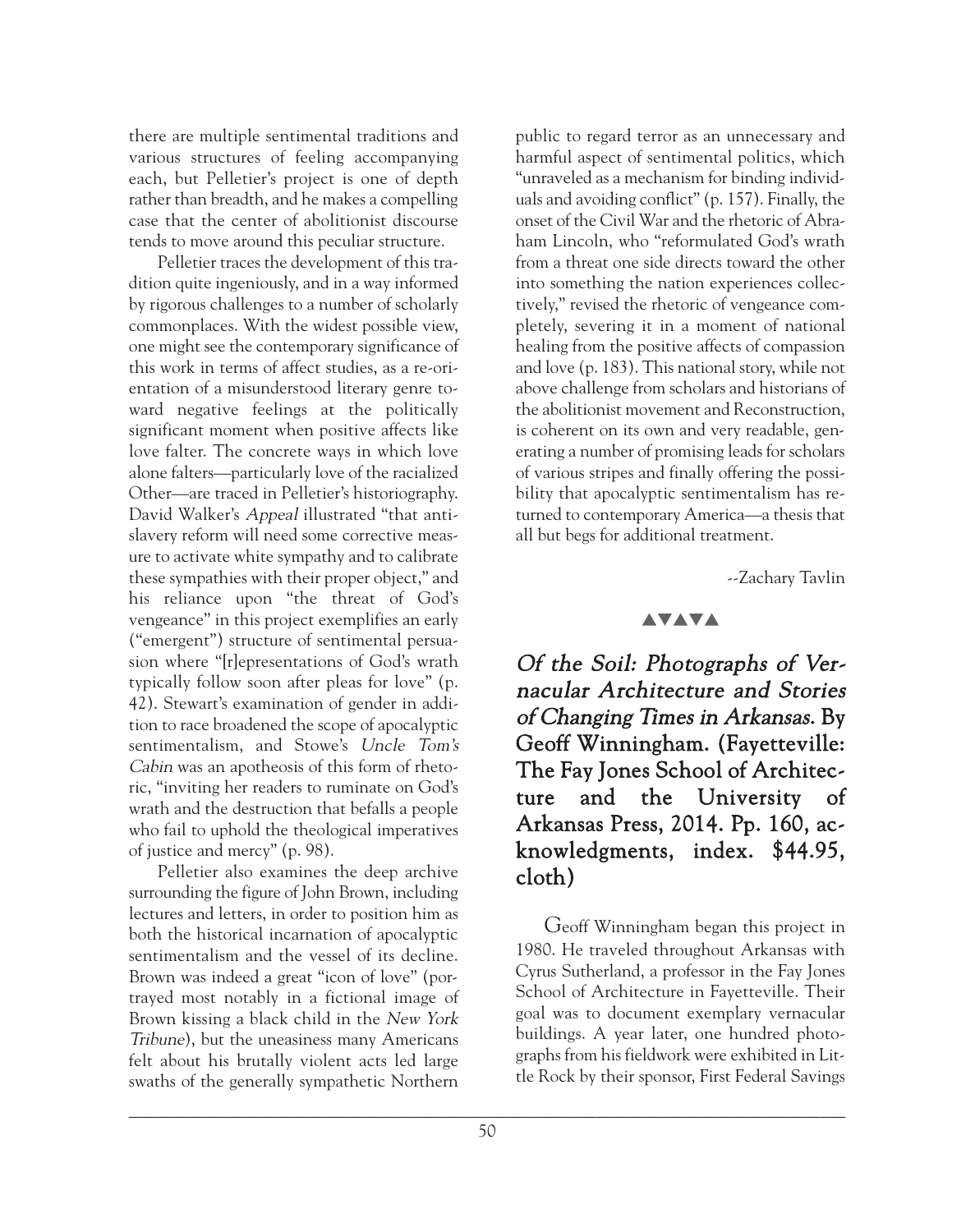

and Loan Association. He continued to work with Sutherland over the next three years, adding Parker Westbrook to their partnership. At the project's completion, they had photographed over 3,000 structures. The project was put on hold for various reasons, until Sutherland's death in 2008. Rediscovering his interest in the photographs, Winningham digitally scanned the negatives to make black and white prints from the collection, and the images are now accessioned into the University of Arkansas's archives. He also returned to numerous sites where he discovered that many of the buildings were no longer standing. Curious about the history evoked by the imagery and his own experiences, Winningham located people who lived in these regions, and he used the photographs to elicit memories, descriptions, and narratives about these sites. The result is a handsome volume of 130 striking images enhanced with dozens of stories from the people whom he met.

The first image is a detail of a photograph that features an elderly woman on the front porch of her home in Perry County. It's followed by a written transcript of an interview with Travis White who recalls this house and its resident—reminiscing how he couldn't recall her name but remembered her for the number of cats that she kept. Following images of a shotgun house, a meeting house, and a barn, the book features a quote from Frank Lloyd Wright. Scholars of vernacular architecture and modernism will recognize this excerpt from Wright's

1910 preface to Studies and Executed Building that he reworked in his essay "The Sovereignty of the Individual." The quote is a major link to modernist aesthetic values and the idea of vernacular architecture. Wright calls us to appreciate vernacular buildings within architecture by drawing an analogy to the appeal of folksong in relation to art music. Just as the appeal of folksong is connected to relationships within communities and people's interactions with environment, Wright argues, what we now term "vernacular architecture" is a reflection of aesthetic values rooted in intimate connections between people and place. This epigraph serves as an index for Winningham's own artistic vision as displayed in the book.

Frank Lloyd Wright and Geoff Winningham share the view that vernacular architecture consists of the constructions crafted by untrained builders and that their buildings are intimately connected to regional cultural identity. Those who research vernacular architecture conceptualize this work as distinct from the high style buildings of known architects who have formal training and work with other professional architects. Scholarship in vernacular architecture would question their assumptions about these buildings being more "natural" than the high style buildings, however, and scholars of vernacular architecture may also question the potential for placing a romanticized gloss over these buildings when the emotional appeal of these structures is celebrated. Nevertheless, there is a strong aesthetic appeal to the houses, barns, churches, out-buildings, and other vernacular buildings.

This appeal is central to Winningham's focus in this art book. He printed the negatives in black and white. Although he doesn't discuss his technique, it's likely that the photographs were made from black and white film with a low-speed sensitivity that resulted in tight grain. They were printed in the book with a varnish that gives each image a silver patina to create a nostalgic tone to the project. The compositions emphasize the formal balance of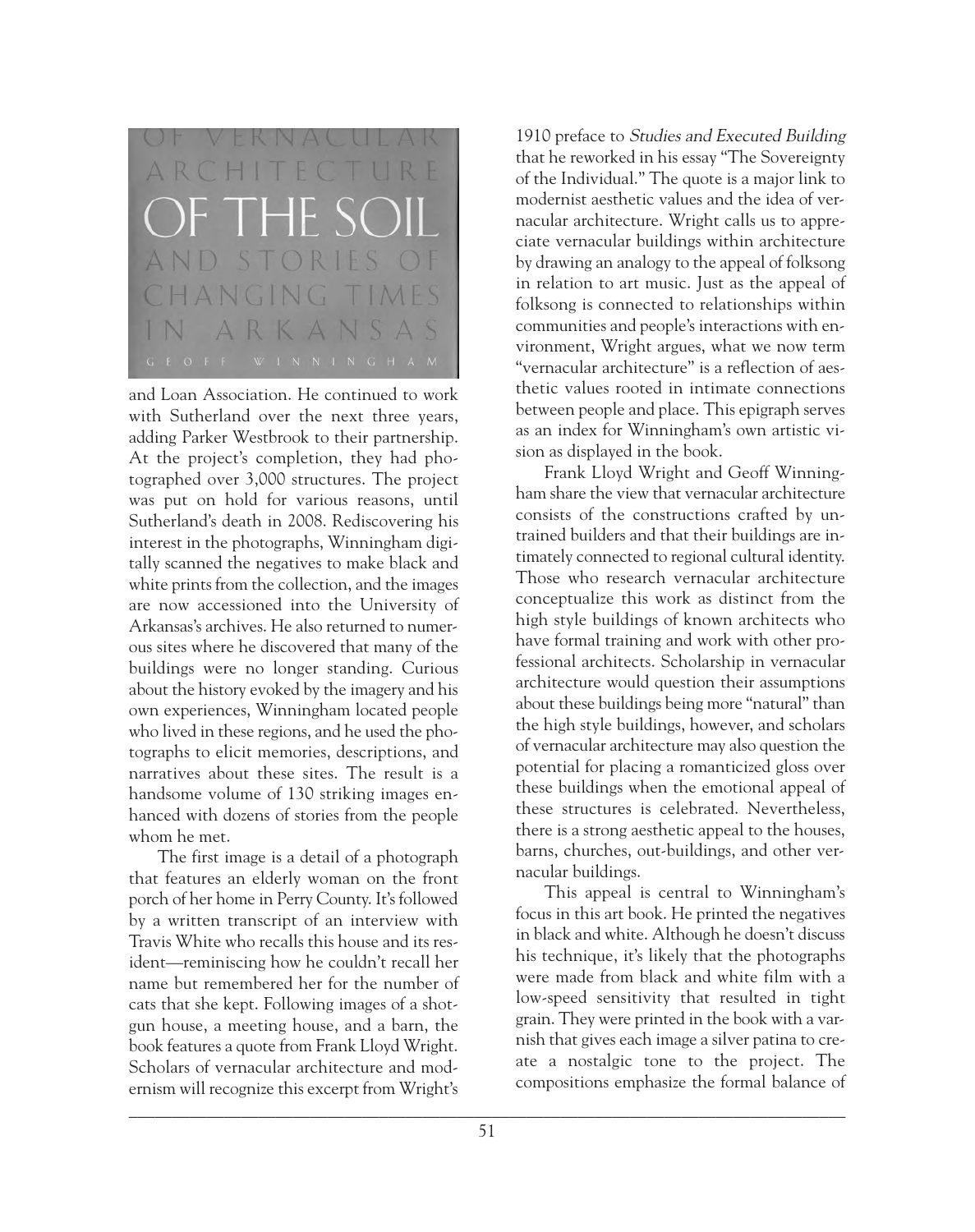many of the buildings, and the use of contrasting light also adds to the high quality of the photography. It's clear that Winningham is inspired by Wright's interest in the way that vernacular architecture often emphasizes pure form and unpretentious ornament. His photographs portray these subtle yet powerful elements of their aesthetic appeal. He also presents excerpts from interviews directly and with virtually no contextual information. We have to infer meaning in these narratives in a highly inductive way that models how Winningham wants us to see his photographs. An overall theme, however, becomes evident throughout the book. Namely, the photographs and the text emphasize the precarious future for these buildings. Those who read the book and study the images will reflect on the relationships between the loss of many of the buildings and the disappearance of older ways of life in Arkansas. Many of the buildings that he photographed over thirty years ago are gone because of the dwindling population of these settlements.

Visually the book presents these and related themes in a poignant and thought-provoking manner. As documentation of Arkansas's built environment, however, there are some problems that create challenges for those engaged with the serious study of vernacular architecture and regional culture. The first is methodological. There's no discussion of how the recordings of the stories were made or edited. Some colloquial speech is misrepresented. For example, the burlap bag known as a "croker sack" is misidentified as a "cocoa sack," and the attempt to replicate southern dialect borders on stereotype. There's also very limited discussion of the methodology of photographic documentation, and only exteriors of the buildings are displayed in the book. There are few oblique shots of the buildings, so size and scale is presented impressionistically rather than directly.

The bigger problem is the lack of engagement with the burgeoning scholarship in vernacular architecture. While an in-depth index isn't necessary for an art book, this addition

would have added to the presentation of images in Of the Soil. This limited engagement with scholarship on vernacular architecture becomes more serious when buildings that fit more into the high style movements are cast as "vernacular" mainly because they are old and often derelict. Although the captions are useful and identify basic features and the locations of buildings, these descriptions reflect the writing of architectural historians who specialize in high style edifices. That's not to say that the buildings are wrongly identified. Rather, terming what clearly is an I-house as an "American Gothic residence" reveals some major gaps in the understanding of scholarship. The problem of describing buildings using high-style nomenclature becomes serious when regional styles like the prow-house are ignored for the non-descript term "wood frame Queen Anne cottage." Although he does use the term "saddlebag," many of the actual saddlebag houses in the book are labeled as "double houses." The tension between names used in the book versus the terms used in the study of vernacular architecture indicates a big problem. Namely, the emphasis in the book's description tends to highlight ornament or construction material whereas the more significant element of many of the buildings is the formal quality of distinct styles. More engagement in scholarship by writers like Sarah Brown, Henry Glassie, Fred Kniffen, John Vlach, and others who have written on Arkansas's vernacular architecture could have contributed not only to how the buildings have been identified and described in the book: a deeper grounding in writing on vernacular architecture would have influenced how Winningham photographed the sites and how he processed the photographs.

The book provides vivid representations of a sample of vernacular buildings. It works beautifully as an art book, and readers will appreciate the engaging stories and reminiscences. The book's flaws are understandable because the imagery is designed to be more evocative than objective. Nevertheless, like the patina of the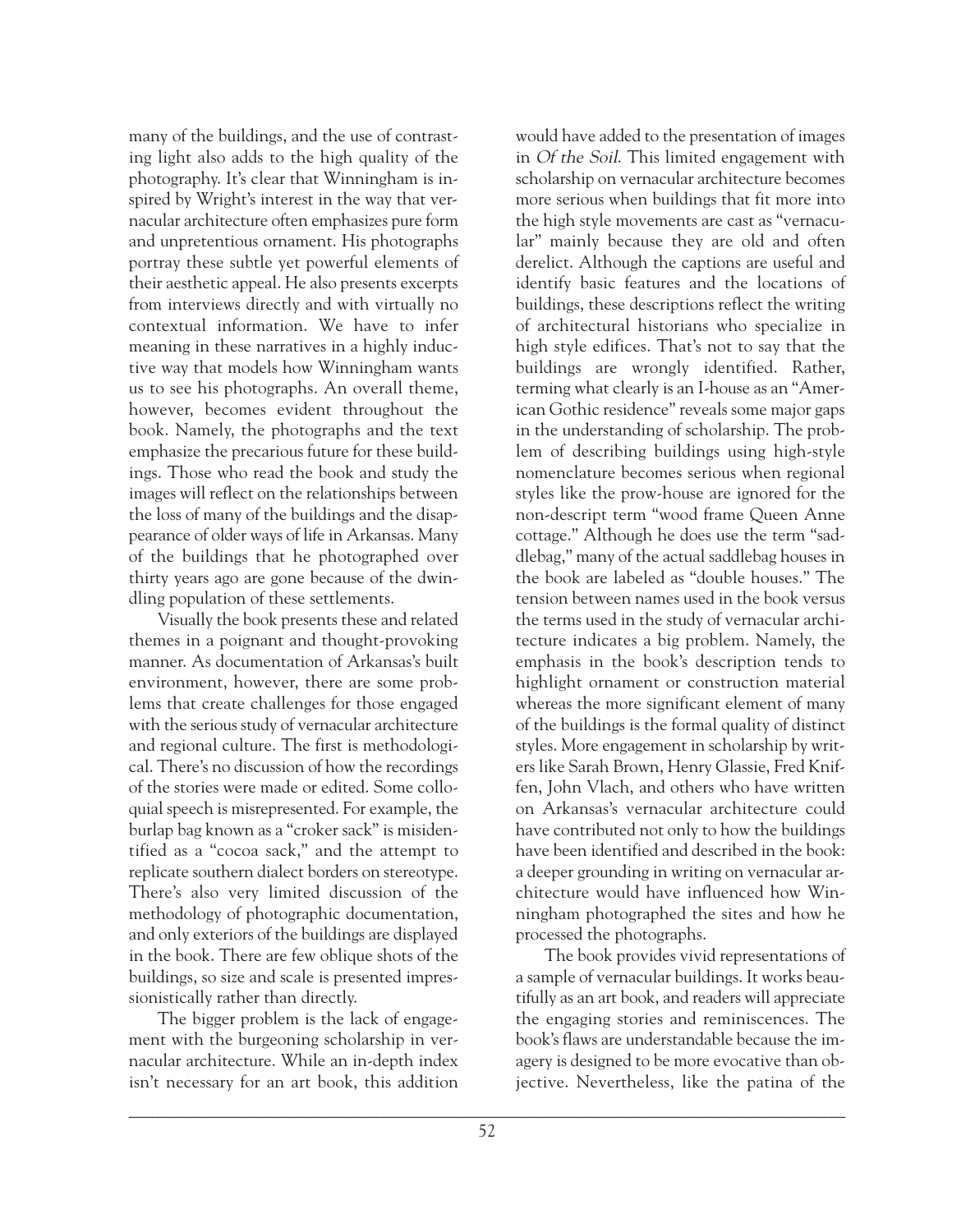images, the shortcomings can create a distorted understanding of the state's history and culture that needs to be embellished by a deeper understanding of this fascinating topic.

--Gregory Hansen

#### **AVAVA**

# Deep South: Four Seasons on Back Roads. By Paul Theroux. (New York: Houghton Mifflin Harcourt and Boston: Eamon Dolan, 2015. Pp. 464. \$29.95, hardcover)

In Robert Altman's 1975 film Nashville a character named "Opal" pretends to be a reporter for the BBC. In a couple of memorable scenes Opal struggles to find metaphors for Nashville, America, and the South with amusing and tin-eared results. Speaking into her recorder and wandering through a junkyard, she muses about the cars piled around her: "The rust on their bodies is the color of dried blood. Dried blood ... I'm reminded of . . . of an elephant's secret burial ground. Yes. Le val de mystere . . . ."

Opal came to mind while I was reading Deep South: Four Seasons on Back Roads, Paul

Theroux's compulsively readable but ingenuous travel epic with a portfolio of color photographs by Steve McCurry. Few things crossing Theroux's path can escape an allusion, a metaphor, or an analogy—sometimes vivid, sometimes forced, and usually entertaining. There



is much in the rural Deep South that reminds the author of life in Zimbabwe, Namibia,

Kenya. A college football fan with an Alabama "A" tattoo evokes "body modification as a proof of loyalty and cultural differentiation, like a Hindu's caste mark or a Maori's tattoo or the facial scarring of a Sudanese Dinka" (pp. 65–66). Visiting the store in Mississippi where Emmett Till whistled at a white woman, Theroux writes, "Enclosed in a tangle of vines and the roots of parasitic trees, like a cracked structure of rusticated stone in Angkor Wat, the store was perhaps held together for the same reason, by the clinging claws of roots and vignettes" (p. 204). Reading such passages, I envisioned Opal walking along the dusty road enunciating into her microphone.

Theroux knows whereof he speaks when he evokes exotic world locales. He spent much of his career outside the United States beginning with a 1960s stint in Malawi with the Peace Corps. He has lived and written about world travel in Africa and Asia and was an American expatriate in London for years.

Deep South is Theroux's first travel book set in the United States. He takes on the challenging task of four road trips from his home in Massachusetts to the southeastern United States, eschewing population centers and sticking to back roads and hamlets off the beaten path. Over a period of a year and a half he visits and revisits these neglected locales in every season and tries to find what makes the region such a singular and distinct—even foreign—part of the United States. He seems to be entranced and drawn to the area even as he expresses barely hidden contempt for some of the folks and folkways he encounters.

Three "Interludes" interrupt Theroux's travelogue. The first, "The Taboo Word," provides Theroux's exploration of the "N-word." The other two cover Southern literature with one devoted entirely to William Faulkner. Each covers well-worn territory and the usual Southern suspects while also allowing Theroux a forum for insights. This is an ambitious premise for a "travel book" and a fun ride. I was ready for it to end when I got to the end, but didn't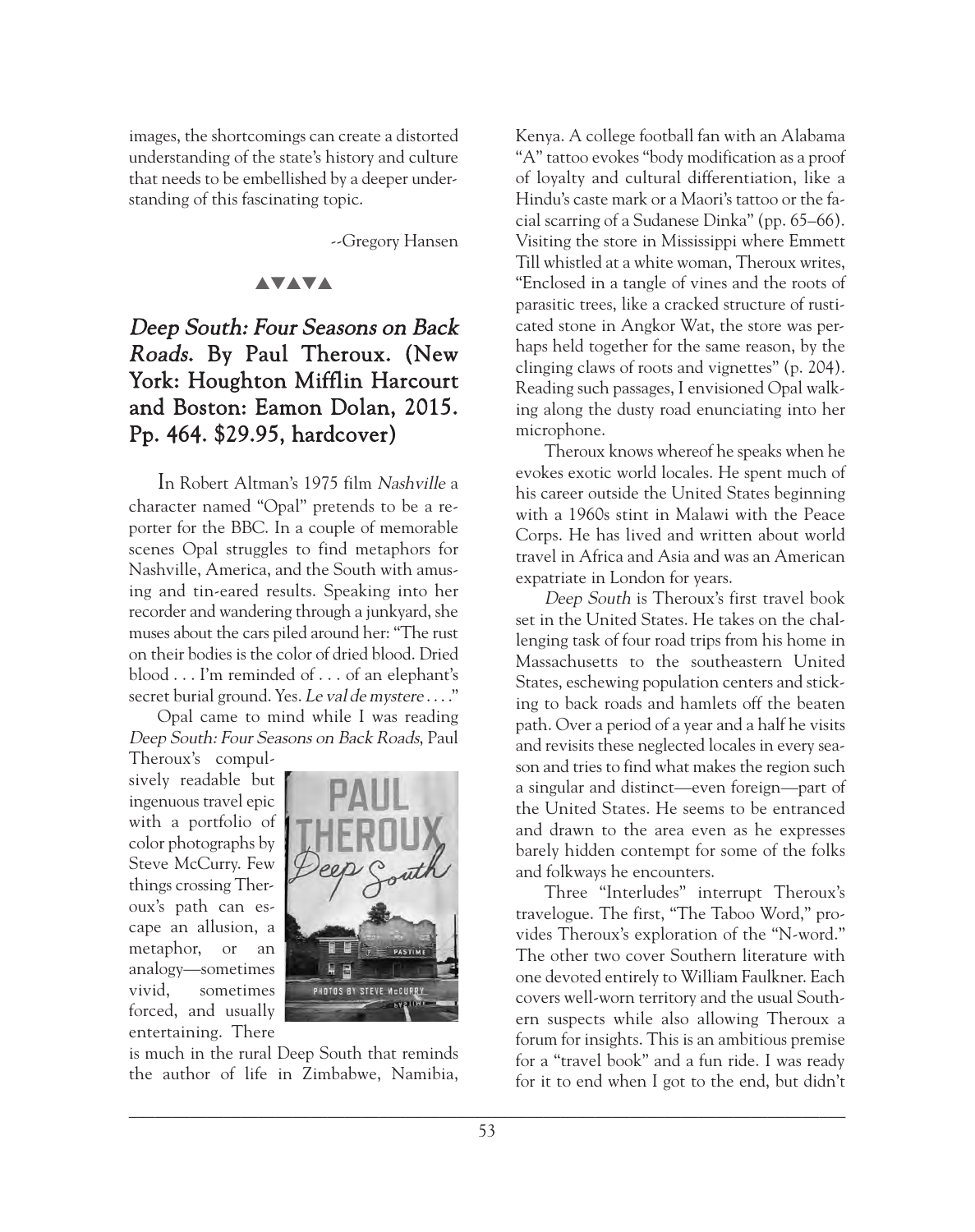regret getting totally immersed in Theroux's Southern baptism (all those metaphors are contagious).

Casual errors and misstatements pop up throughout the book which begins in Tuscaloosa, Alabama, where Theroux grossly exaggerates the size of a statue at Bryant-Denny stadium and refers to "Union Boulevard" when he clearly means "University." He writes that Alabama's civil rights-era football coach Paul "Bear" Bryant "avoided recruiting black players for years" (p. 67) even though it is well-documented that Bryant sought to recruit African-American players despite being thwarted at the state level. While exploring Alabama football, Theroux refers to the Crimson Tide in the same sentence in which he refers to the Alabama A logo as "the scarlet letter" (p. 65, my italics). The allusion is painfully obvious and it makes no sense.

Traveling to Faulkner's home in Oxford, Mississippi, Theroux describes Faulkner's office in detail. This is the room in which the outline for A Fable is scribbled on the wall. Theroux places the room upstairs in the house even though it's on the first floor. Faulkner's novel Absalom, Absalom! is referenced and quoted frequently. "Absalom" is misspelled as "Absolom" each time. Such errors are trivial perhaps but they are significant and frequent enough that they make the reader question the veracity of other statements presented as factual observation.

Such reservations aside, Theroux clearly tries to maintain an open mind toward an enigmatic region. He is curious about and tuned in to much of what drives these lesser-traveled areas he visits: the mysterious "Atomic Road" area of South Carolina and Georgia near the Savannah River nuclear facility; Alabama's Black Belt; Mississippi's Delta; the foothills and hollows of the Arkansas Ozarks.

Obvious motifs run throughout the book. Theroux seems irresistibly drawn to gun shows; he visits four of them and reports on the alarming things he hears from the dealers and attendees. He uses the gun shows to illustrate a certain element of the South without acknowledging that such people and incendiary rhetoric are found at a gun show anywhere in the United States in the 21st century. For Theroux, gun shows share space with churches as places to check the pulse of the region and much time is spent at each.

Some of the author's digressions strike an uncomfortable chord, as when he refers to "the inevitable Mr. Patel" (p. 159) and clarifies the distinction between a "dot Indian with a caste mark on his forehead rather than a feather Indian" (p. 25). The frequency of the surname "Patel" for owners of Southern motels and convenience stores is harped upon to the point that it becomes offensive and (perhaps unintentionally) racist, but it gives Theroux a convenient excuse to explore the political ascendancies of Louisiana's Bobby Jindal and South Carolina's Nikki Haley.

In his attempts to duplicate the sound of various Southern accents Theroux makes the reader question what he finds important—the idea expressed by the speaker or the way it sounded. Nonagenarian author Mary Ward Brown punctuates a comment about race relations with the words "Time will help." Theroux presents the thought in standard English but can't restrain himself from adding in italics "Tahm will he'p" (p. 287). Such moments are frequent and clunky and stop the book in its tracks when they occur. Quoting a preacher on dying, Theroux follows the quote with an italicized "dah." Such broadly drawn and cartoonish dialects are gratuitous and, on occasion, cruel.

The book rambles from place to place within the Deep South, frequently crossing state lines. When Theroux crosses the river into Arkansas (which is not usually classified as a "Deep South" state) some of his festering themes come to a head. Most of the last one hundred pages of the book wander around Arkansas, and the author's restrained pique comes to the surface as he channels outrage about topics like the outsourcing of jobs. His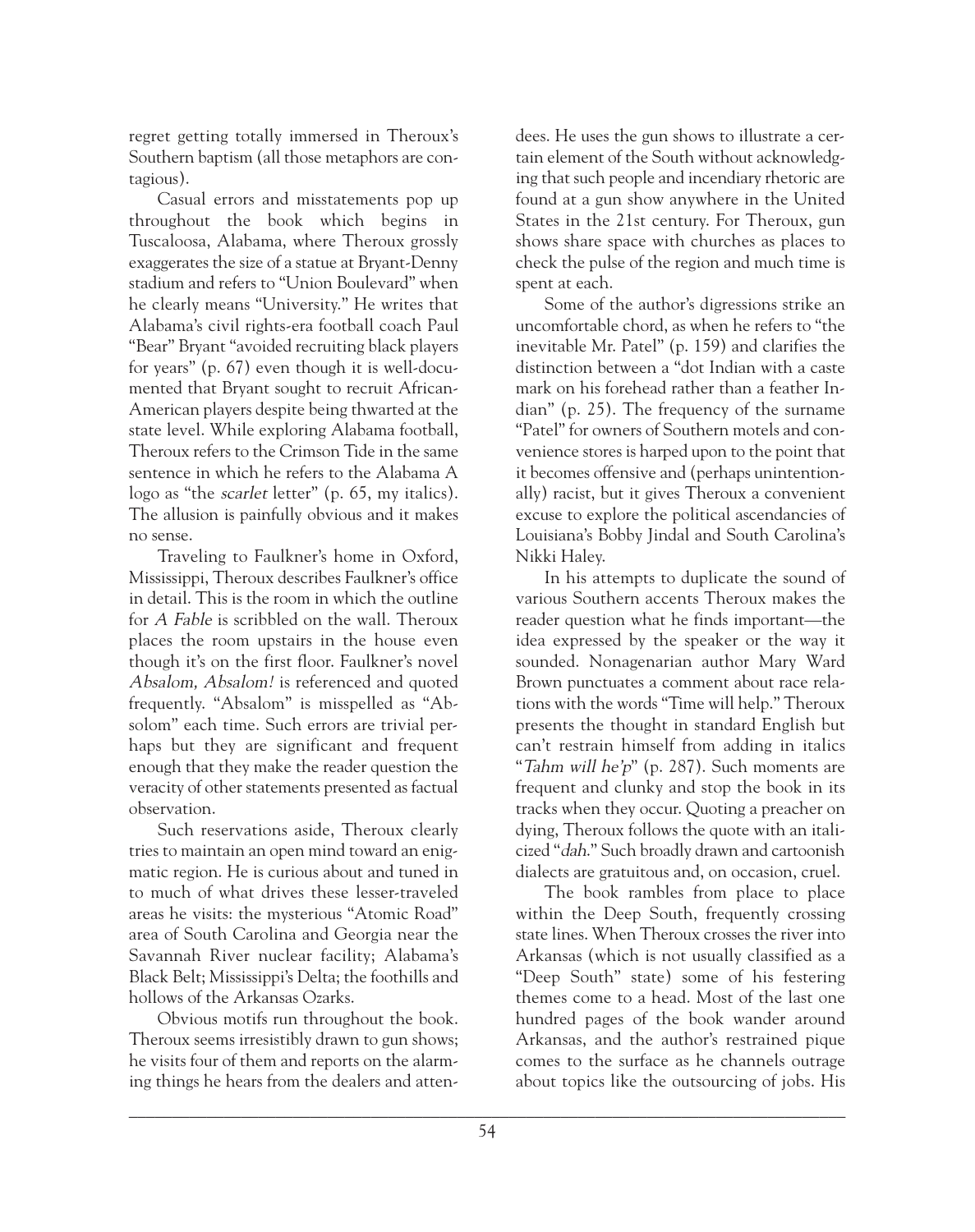annoyance at the Clinton Foundation and the Global Initiative for not providing assistance state-side (and especially in Bill Clinton's home state) is palpable throughout the book and gains prominence during Theroux's Arkansas sojourn. The author repeatedly asks community organizers and beleaguered residents if they have received assistance from the Clinton Foundation. Like a good lawyer, he knows the answer to the question before it's asked. Irritation at Clinton gives Theroux the opportunity to explore the history and evolution of Hot Springs, Arkansas, as metaphor for the evolution and shortcomings of Bill Clinton.

Theroux's final extended metaphor in Deep South is a meditative and elegiac denouement in which he compares himself to "Old Man River," the mighty Mississippi. Theroux is now in his seventies and his decision to conclude the book with observations about his own aging indicates that the book's journey might be the author's own exploration of his aging and impending irrelevance. He seems a little frightened that a world that he has understood with such perception may be slipping from his grasp. Theroux mentions that only two of the many people he encounters in the South have heard of him and read his work. He protests that this anonymity doesn't bother him and is good for him as a writer and observer. Yet he mentions it more than once.

Theroux is passionate that one needs to travel the back roads of the American South and discover its truth and rewards for oneself. Ultimately, the book exhibits an appreciation for the region, its beauty and people, seasoned with exasperation at what the author feels needs to change or improve or be addressed. Each time Theroux leaves Massachusetts to travel south, there is a contagious sense of anticipation and excitement. "I nearly always felt I was in the presence of friends," he writes (p. 439). He doesn't even complain about the southern summers.

Deep South is a saga of a writer trying to understand a part of his own country that is in ways more foreign to him than Namibia. In the exploration, he seems to make discoveries about himself, where he's been, and where he's going. Theroux has written a provocative, fond, prickly, and puzzling addition to literature about the Deep South, a place where he feels like a "fortunate traveler in an overlooked land" (p. 439). I'm glad he wrote about it. I just wish he had paid more attention to being more accurate and less obvious in some details along the way.

--Edward Journey

## **AVAVA**

# Catfish. By Paul and Angela Knipple. (Chapel Hill: University of North Carolina Press, 2015. Pp. 136, acknowledgement, index. \$19, hardcover)

In their introductory remarks to Catfish, Paul and Angela Knipple write, "For southern-

ers, catfish is about more than the meal. There's also the hunt. Giant catfish were always the topic of stories about 'the one that got away'" (p. 1). Indeed, who among us hasn't been cornered by a tangentially related uncle at the requisite Thanksgiving dinner and regaled with a



dubious tale of some bottom-feeding monster that broke the line? Such a "hunt," a quest for "the big one" is at the heart of the latest in the University of North Carolina's Savor the South cookbook collection.

One of the aspects that intrigued me most about the prospect of writing a review of a cook-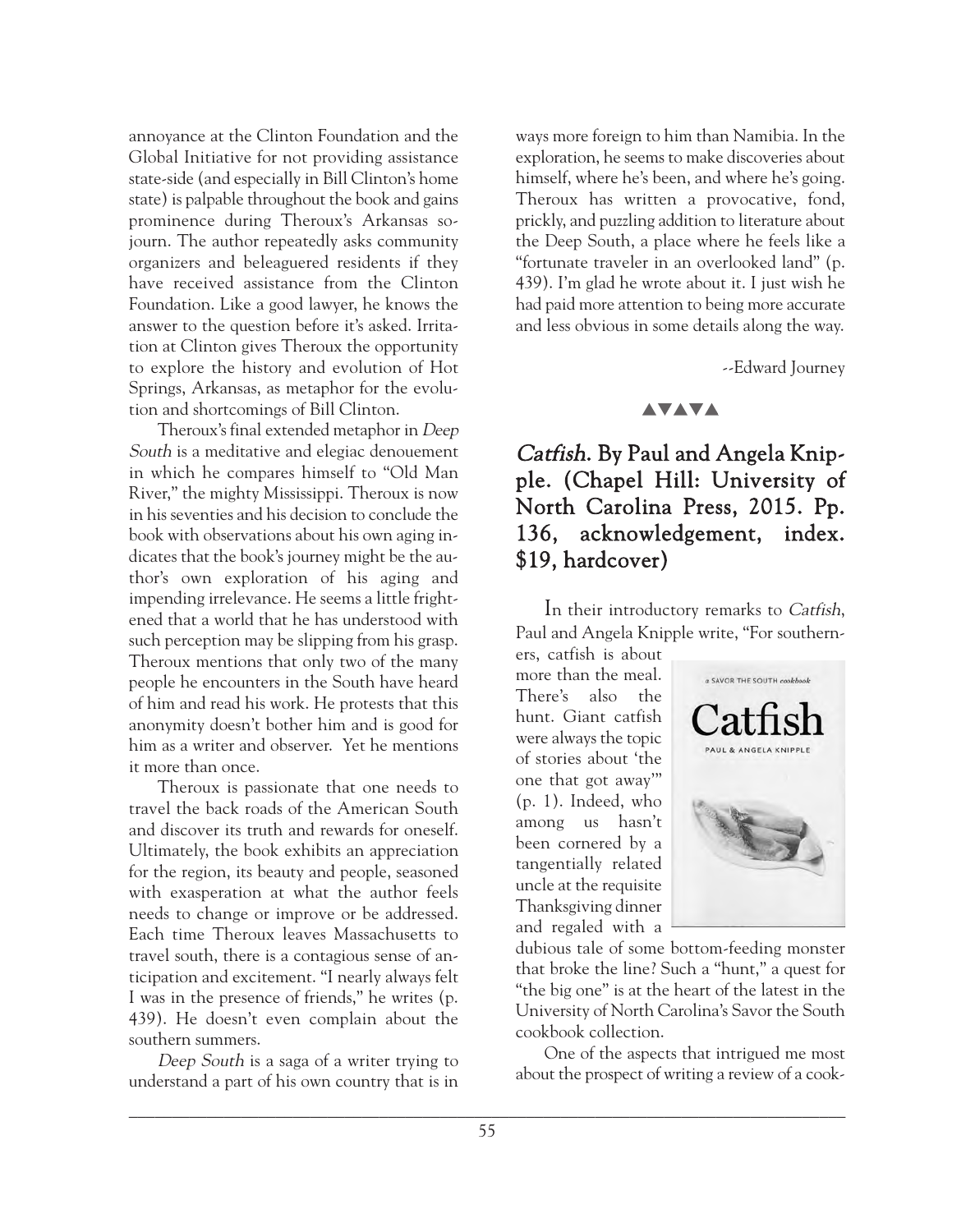book was, well, the cooking that would be necessary to adequately assess the recipes. Much to the chagrin of my wife, who prefers saltwater swimmers, I prepared a steady diet of recipes from the Knipples' cookbook and found them to be, by and large, appropriately described with detailed instructions, full of flavor, and accessible to even the most mediocre of chefs (i.e., myself).

Following the recent academic trend of understanding the South through its global connections, the Knipples employ the esteemed whisker-fish in a variety of international dishes. Ranging from a spicy Szechuan catfish stew to the savory delicate pastry of catfish empanadas, the Knipples cover a wide breadth of international flavors and preparations, while keeping their hearts rooted in the South. Particularly delectable was the Nigerian catfish stew. Utilizing relatively easy to find ingredients, the stew has a terrific consistency, just the right amount of spice, and ages terrifically. Less successful were the catfish empanadas. While the interior—a mixture of catfish, peppers, and onions—was flavorful and light, the pastry itself was overly dense and detracted from the delicate stuffing. Nevertheless, the empanadas make for a terrific appetizer and maybe an even better conversation starter. Be aware though, the international recipes typically require a trip to an international grocery store, and some of the more exotic ingredients might be difficult to acquire if all your town sports is a Piggly-Wiggly or Bi-Lo.

While the international recipes proved excellent, the more traditional southern dishes occasionally fell short of expectations. Cookbooks purporting to cover regional cooking are always a dangerous proposition, especially so if that region happens to be the culinary juggernaut that is the South. By and large, the Knipples tread lightly and are forthcoming in acknowledging their strengths and weaknesses. Recipes calling for the fish to be blackened or fried tend to be excellent. The catfish sauce picante and catfish gumbo (a catfish gumbo? Come on, now . . .),

on the other hand, might be better left to experts of Cajun cooking. Beyond this, I found it necessary to modify the hushpuppy recipe by increasing the amount of flour and cornmeal and had to cut back on some of the salt in the white beans.

At this point in the review, I should probably address the elephant in the room: How was their recipe for fried catfish? I tested both the thin-fried catfish and the fried catfish filet recipes. Admittedly, upon reading the recipes I felt apprehensive. The Knipples call for catfish, patted dry, and then dragged through a spiced cornmeal breading before being fried. That's it. Could a recipe so simple prove delicious? How much breading would stick to the catfish without first dragging the fish through milk or egg to add a gluey texture? Despite some initial trepidation, my worries were quickly allayed when I removed a beautiful, crispy, perfectly cooked catfish with just the right amount of breading. My dinner guests who joyfully consumed every last crumb seemed to concur.

Beyond a wealth of carefully planned recipes, the Knipples also provide an engaging, if brief, introduction in which they trace the rise of catfish across the South and globally. From festivals in Tennessee and Louisiana to songs by Bob Dylan and Jethro Tull, it's clear that the catfish has long been firmly entrenched in the southern zeitgeist. And, although the Columbus Catfish and Carolina Mudcats minor league baseball teams receive their due credit, I was somewhat distraught to see that the Huntsville Channel Cats, a minor league hockey team I grew up watching, somehow slipped off the Knipples' radar. In the end, for all of the contextualization the Knipples provide, there is always a desire for more information.

On the level of materiality, Catfish is an interesting cookbook. The latest Savor the South cookbook is a handsome, slim, hardcover bound volume that would look great on any bookshelf. Unfortunately, people rarely take as good care of their cookbooks as they do their volumes of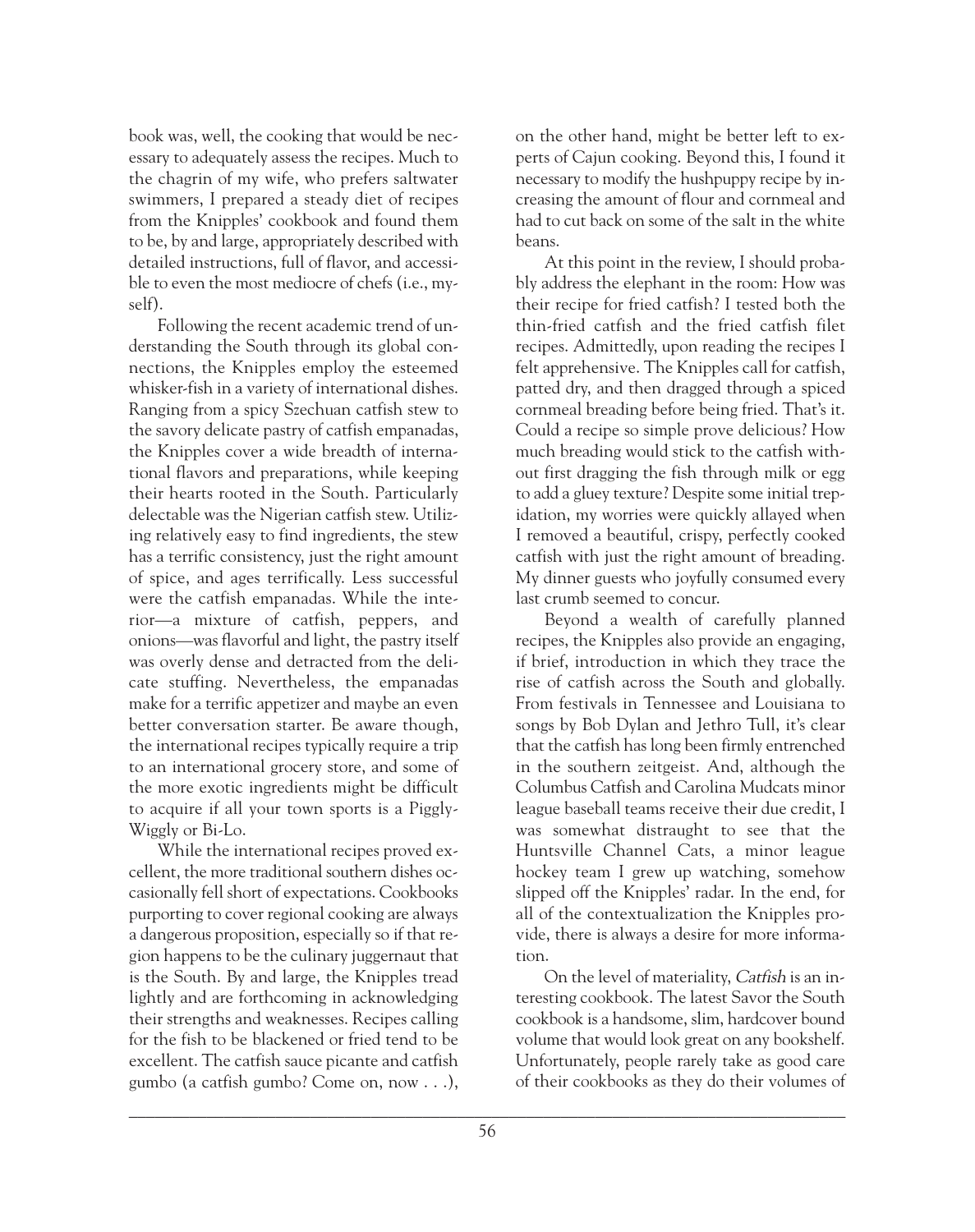fiction or poetry. The relatively few pages in a hardcover make it difficult to lay the book flat open—breaking the spine was even somewhat difficult. Moreover, the pages are not glossy, so they tend to absorb any grease, flour, or juice that may be circulating near the book. So, if you find a recipe you're particularly fond of, it might not be a bad idea to make a copy that can be more easily read in the kitchen.

The best stories about cooking, much like fishing, often rely on the details of preparation—acquiring the ingredients, the travails of the kitchen—as much as the finished product. The Knipples' new cookbook, Catfish, is sure to give you enough fodder and inspiration for your next endeavor. Indeed, I found that their cookbook encouraged my wife and myself to not only expand our culinary horizons, but also to pack up the car and take a mini-pilgrimage from Lafayette to Des Allemands, Louisiana to pay our respects to the self-declared "Catfish Capital of the Universe" (p. 6) and sample some of the best of "the South's beloved bewhiskered fish" (p. 6). Now how many cookbooks can you say that about?

--Jim Coby

### **AVAVA**

# The Memorial Art and Architecture of Vicksburg National Military Park. By Michael W. Panhorst. (Kent, OH: Kent State University Press, 2015. Pp. vii-xii + 131, appendices, bibliography, index. \$19.95, paper)

"Art" is the optimum word for Panhorst's attractive guide to Vicksburg's memorial and commemorative statuary. As a professional art historian and preservationist, Panhorst emphasizes the artistic "design, production, placement, and meaning" (p. 6) of the park's 177 stone and bronze figures, busts, and reliefs. The first half of the book is dedicated to guiding readers to a deeper understanding of the artistic merits of the statuary they encounter along the guided tour route. As a result, some who purchase this book without careful notice of the tiny superscript, "The Memorial Art and Architecture of," Vicksburg NMP may be disappointed because it does not cover the battle for Vicksburg. Nevertheless, if either the uninitiated Civil War battlefield visitor or the Civil War purist will take the opportunity to engage with the author, he may indeed gain a fuller appreciation of and greater insight into the memorial art and architecture of the park.

A significant aspect of this park is the presence of so many memorials, many of large size, which some purists consider a detraction from

the historic context the park preserves. Vicksburg NMP, like Gettysburg NMP and others, is either blessed or cursed with the presence of many memorials, depending upon one's preference for commemorative art or for "pristine" battlefields (Pea Ridge NMP for one) which boast no such obstruc-



tive, invasive, or distractive remembrances, however laudatory. Panhorst barely touches upon this debate between commemoration and preservation. Nevertheless, the extensive material he provides concerning the historical and creative background of these works is intended to elevate the memorial statuary beyond being obstructive or distractive to the historic battlefield.

The purpose of this guidebook, then, is not to recount aspects of the battle for Vicksburg, but to guide the reader through the years following the contest which sanctified these acres in the memory of veterans, their descendants,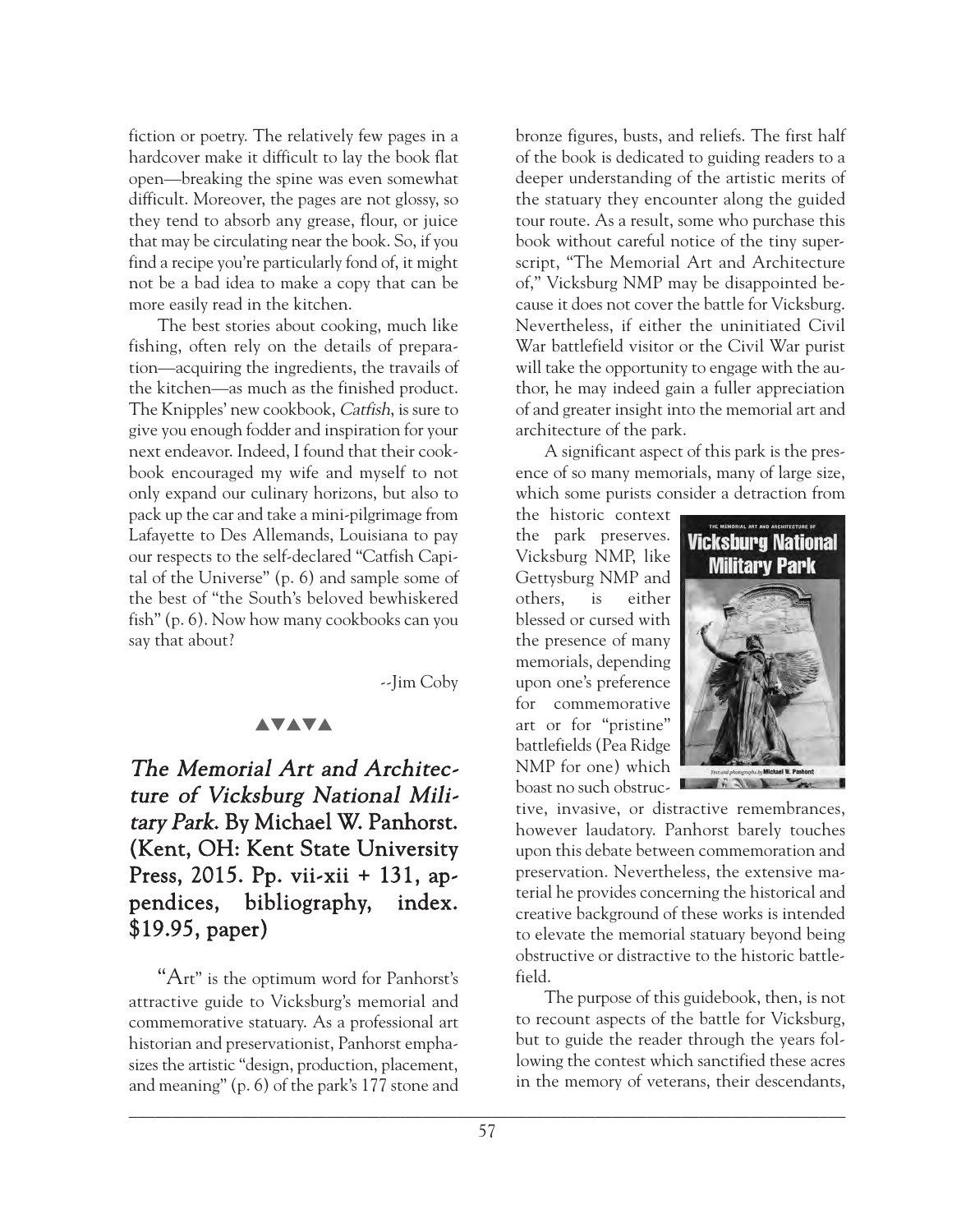and a grateful nation. Regardless, twenty-five years of healing had to pass before there were any concerted efforts to preserve and interpret any of the major battle sites. Not until 1899 did organized efforts begin at Vicksburg. Panhorst gives a concise account of these years of planning, development, and placement along with informative background allowing the reader to better appreciate how these monuments and memorials are more than just static art, but are reflections of the wishes of those states whose men and boys contested so fiercely at Vicksburg, on both sides, to never have their valor and sacrifice forgotten.

Desirous of giving readers a fuller understanding of both the technical effort and deeper content which went into creating Vicksburg's memorial art, Panhorst guides readers through the techniques of molding and casting in bronze; carving in stone; the pros and cons of either equestrian or full standing figures; busts versus reliefs; the history of late Victorian art styles; attitudes towards commemorating the dead (honor, valor, sacrifice, reunion) and how to interpret the resulting monuments from these perspectives. The first wave of installations was pre-World War I, all from northern states (Mississippi excepted, 1909), and so these installations are imbued with the tastes and emotions of the period. The author notes the initial reluctance of southern states to memorialize a battle they lost. Only in the post-World War I era did the southern states begin to honor, not their loss, but the heroic efforts and sacrifices of their men. Panhorst follows the addition of new monuments and the subsequent changes in artistic tastes and styles, along with the influence of economic conditions and cultural and political issues which they reflect through the newest of placements (Kentucky, 2010). However, in providing this extensive background, Panhorst risks lecturing the informed visitor on points known, while boring the more casual visitor with artistic ephemera and technical minutia. Handily, he provides a good glossary of art and architectural terms.

With the first half of the text given to artistic and historical background, the second portion begins with a small but helpful map of the park which marks the major monuments. The text and color photographs proceed along the park tour route. All major monuments and some significant smaller memorials are featured. The text provided is generally brief and usually highlights the author's interpretation of the piece's symbolism and artistic merit. Significantly, the author includes pictures and text for those monuments outside the park proper and not a part of the official tour, meaning these memorials are generally overlooked along with the achievements of their honored dead. Picturing this collection of exterior memorials, mainly from states which provided small contingents on remote parts of the battlefield, may now garner more notice, especially from those of their states seeking to locate and view them.

One of the outstanding points of this guidebook is the copious color and historic black and white photographs of the statues, monuments, and reliefs. Of additional interest is the second appendix, which lists all the artists and foundries associated with the monuments. Each artist has a brief biography, including other works he/she produced, while a history of each foundry is outlined along with its other significant works. An extensive bibliography emphasizing memorial art sources and histories is also provided.

--Paul D. Haynie

## **AVAVA**

After Appomattox. By Gregory P. Downs (Cambridge, MA: Harvard University Press, 2015. Pp. ix + 253, appendices, abbreviations, notes, acknowledgements, index. \$32.95 hardcover)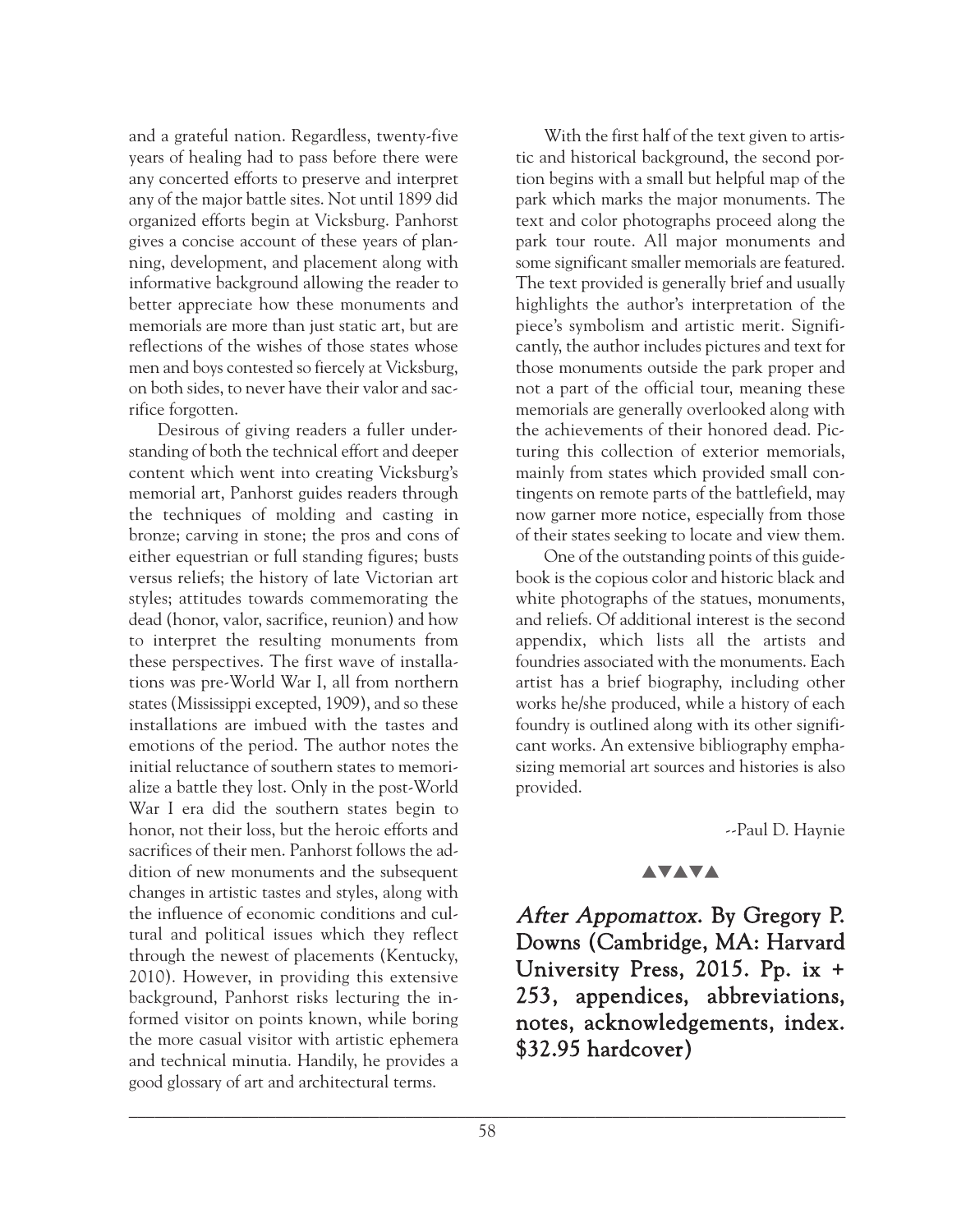Throughout his 2015 volume After Appomattox: Military Occupation and the Ends of War, Gregory P. Downs poses the basic question that faced the North and South in the immediate years after General Lee's military surrender to General Grant. In fact, Downs makes clear that the question of peace, and the definition

behind it, was far more complex than simply the laying down of arms by the Confederacy between April and June of 1865. As Downs establishes with ample documentation, the struggle to define the post war era began with General Lee's letter of April 8 asking



General Grant for terms of "'peace'" (p. 1). Grant and his aides knew that Lee was not asking for terms of "surrender," which fell within a military commander's purview, but for a state of action that the President could determine (p. 1). That distinction between "peace" and "surrender", as Downs put it in a rather significant understatement, "would make a great deal of difference over the next five years" (pp. 1-2). It is a difference, he argues, that has continued to shape the role and function of the American military all the way through our occupation of Iraq after 2003.

In his crisply written and easily accessible book, Downs builds a strong case for the necessarily ambiguous, and ultimately hurtful distinction between what he calls the states of "battle time, postsurrender war time and peace time" to explain America's years of Reconstruction" (p. 2). While on several occasions during the book, Downs establishes that some Northern politicians and, as 1865 eventually became 1870, an ever-increasing share of Northern public opinion, wanted to withdraw their troops, with all deliberate speed one might say, from occupied territory, they soon discovered that while white Southerners may have surrendered, they were only interested in their definition of "peace" (p. 1).

As early as the summer of 1865, these same Southerners discovered they had an unexpected ally on their side. Once the formal shooting had stopped, at least on the battlefields, Downs argues that the crucial question did not revolve around the strict status of the former Confederate states, "but [who] had control over war powers" (p. 66). Both President Andrew Johnson and the Congress laid claims to the definition and use of those powers, and what soon evolved was a form of political and legal chaos that resembled the social and cultural upheaval occurring in the defeated South. Key players such as Thaddeus Stevens, William Fessenden, and Benjamin Butler all receive their due from Downs as participants in the chaos. At its heart, not only, as Downs describes, were there arguments between Executive and Legislative branches of government, but also intraparty struggles between the Republicans, and between that party and the Northern Democrats who saw the reseating of Southerners as an avenue to renewed Congressional power. With such vitriol flowing through Washington, politically astute former Confederates began to realize that a formal declaration of "peace," and with it their goal of restoring white supremacy through as many means as possible, would not be too long in coming. Downs suggests with appropriate detail that these Southerners realized, well prior to many of their Northern victors save the now deceased Lincoln, the labyrinthine difficulties in achieving a definition of "peace" that brought an end to the necessity of war powers while somehow maintaining the newly gained rights of the freed people.

In establishing the basic problem facing the North, Downs cites repeated instances of evidence that the only institution capable of maintaining those rights, and with them, the definition of American citizenship, was the mil-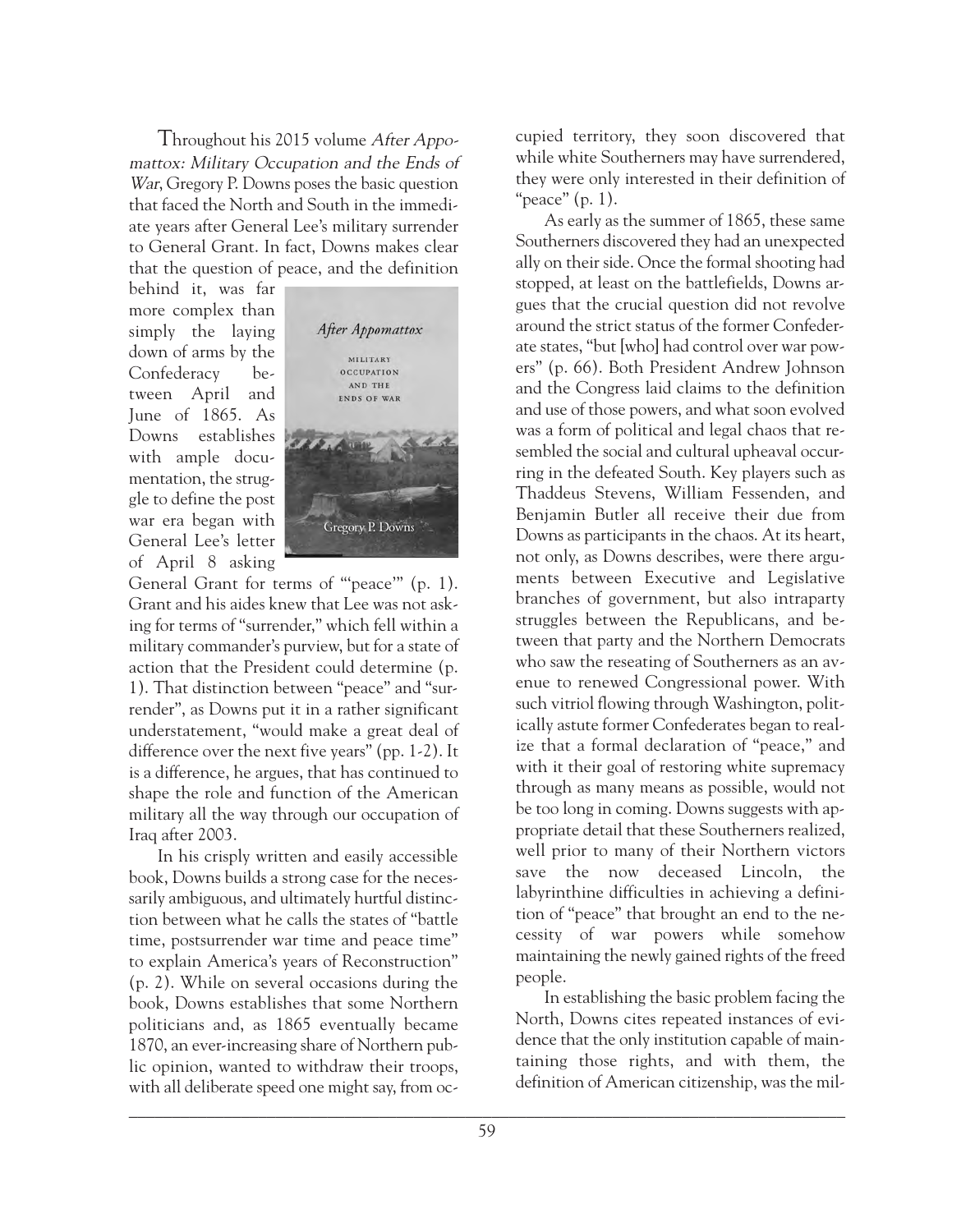itary. In turn, to sustain a military presence, even in sporadic geographic form, meant that a state of postsurrender war had to be maintained as elections began to occur in the South within a few months after Appomattox. Such a presence through a state of ongoing war, and even to preserve basic rights, only caused more concern in Washington about the danger of a militarization of American society as the price to sustain the rights of the freed people. Downs makes clear, however, that to declare "peace" was, in effect, to admit political surrender and to do so would subject black Americans to conditions with which they were all too familiar.

Downs writes with restrained eloquence about the byzantine chaos that exploded across the country after Lee's surrender. At the same time, he notes that when blacks held political power in Southern states, they quickly established humanitarian institutions such as hospitals and schools. Nevertheless, these institutions of benevolence only survived as long as Northern muskets remained close at hand. Such argument, however, does put one more, and hopefully a final, nail in the refutation of the Dunning School of Reconstruction. Appropriately as well, Downs lastly analogizes these events, and their legal as well as socio-political difficulties, to those facing Americans in post-surrender Iraq during the earlier years of the present century. These discussions, with a graceful, skillful prose that mercifully avoids professional jargon, establish this volume as a needed read for scholars and students of the post-bellum era.

I do wish, however, that Downs would have paid a bit more attention to the religious forces, which, as George Marsden, Mark Noll, Drew Gilpin Faust, Albert Raboteau, and Eugene Genovese and others have argued successfully, helped to instigate the war and interpret its progression. In a nation where large majorities of its people throughout the antebellum era, black and white, attended Christian worship services, further understood theirs to be a Christian nation (by which most meant a specific form of

evangelical Protestantism), and carried these beliefs into secession, battle, surrender and victory, Downs might have incorporated these cultural forces into his discussion. With that minor notation, Gregory P. Downs has penned a wonderful work that is highly recommended for personal and library collections.

--Richmond B. Adams

#### **AVAVA**

The Blue, the Gray, and the Green: Toward an Environmental History of the Civil War. Edited by Brian Allen Drake (Athens: University of Georgia Press, 2015. Pp. vii + 224, epilogue, contributors, index. \$22.95, paperback)

Environmental history, which originally emerged as a discipline among American historians in the 1960s and focused on how humans have changed the environment, has steadily



evolved into a field that focuses on more complex and mutual interactions between humans and their world. Today's environmental history looks not only on the traditional issue of the impact of humans on their surroundings but of the effect of their physical surroundings upon humans. This

book of essays reflects the state of current environmental history in examining not only how the people involved in one event, the American Civil War, impacted the environment but on how environment shaped the military and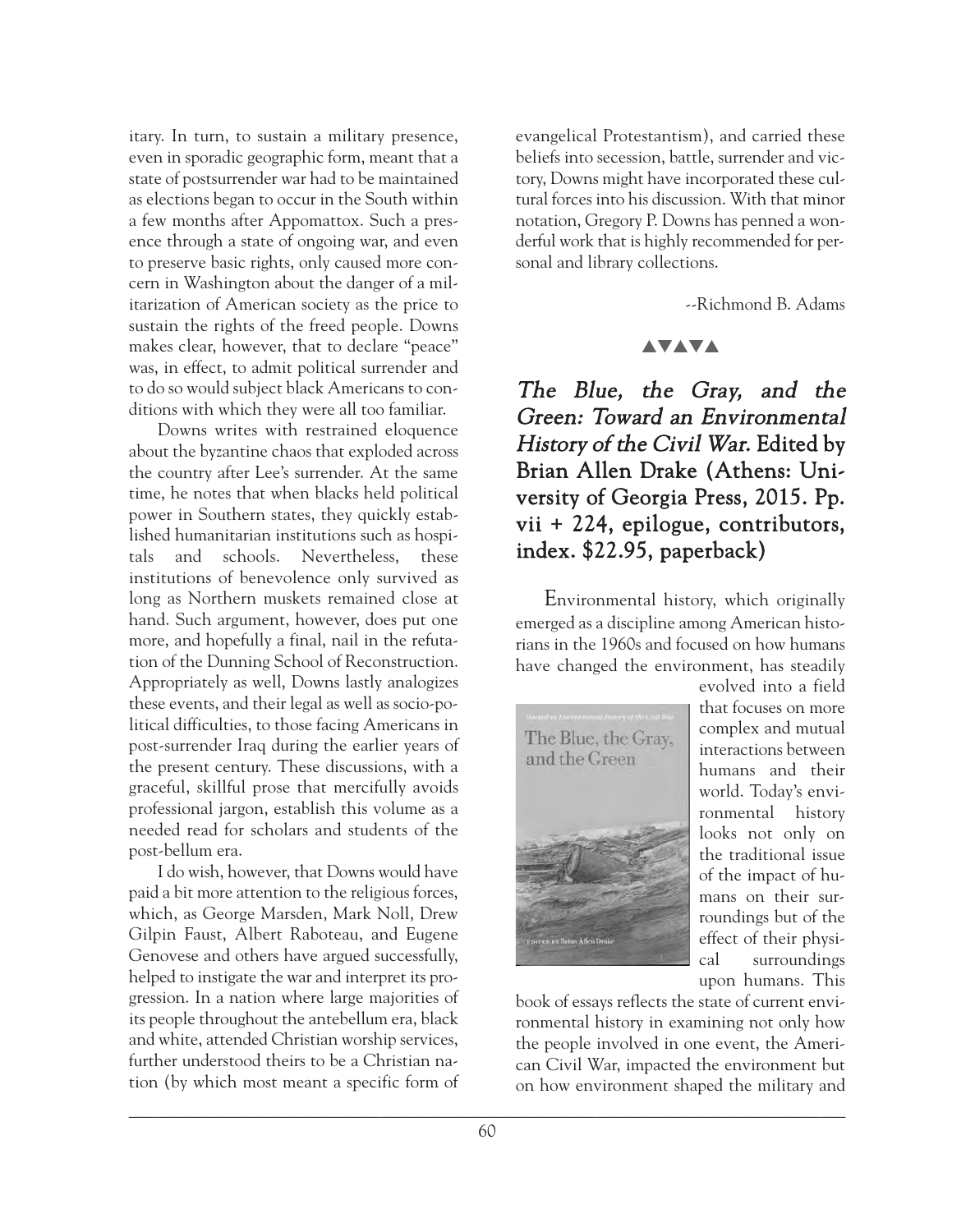social experiences of that war. As its editor notes, it is a history that gives voice not only to humans, including those often ignored in the past and attended to by the new social history, but to "[g]eography, climate and weather, natural resources, flora, fauna, microbiology, and the like" (p. 2).

The Blue, the Gray, and the Green consists of papers delivered at the UnCivil War Conference held at the University of Georgia in 2011. That conference originated at least in part in response to Jack Temple Kirby's 2001 National Humanities Center essay that called on historians to bring together environmental history and Civil War studies. Brian Allen Drake, the editor, details the sources of inspiration for this work in his Preface, then provides a useful and informative introduction to the historiography of environmental history and places the book's essays within that historiographical tradition.

The essays are organized to some degree into groupings that reflect different ways of looking at environmental history. The first four examine how environmental factors affected the making of war and give them a determining function. Kenneth W. Noe's essay explores the role played by weather and climate, suggests how a study focused on weather and climate might look, and offers topics for further exploration that scholars will find useful. Megan Kate Nelson uses a case study to show how environmental factors influenced military decision makings, explaining how Major Isaac Lynde's abandonment of Fort Fillmore, New Mexico, and disastrous retreat, seen as unaccountable behavior by other historians, is understandable when considered within an environmental context. Timothy Silver's essay on Yancey County, North Carolina, argues for environmental agency. He demonstrates how drought and frost compounded the county's agricultural problems. Examining the men from the county who entered Confederate service, he shows how heavy rain that created environmental conditions that increased disease among the troops may have influenced the outcome of the Peninsular Campaign. Finally, Kathryn Shively Meier's contribution reveals how nature and particularly the weather contributed to straggling. Meier's essay also contends that the individual soldier's equation of disease with nature often encouraged this straggling, thus arguing not only for the agency of nature but for the importance of perceptions of nature in determining historical action.

The fifth and sixth essays shift to a concern with how the war helped to shape American views of the environment and particularly nature. Aaron Sachs uses landscape painting, particularly the portrayal of stumps, to suggest that the war changed how Americans viewed the natural world, destroying faith in the romantic view held before the war. John C. Inscoe also emphasizes how wartime experience created a particular perception of an environment by examining contemporary and more recent literary portrayals of the Appalachian environment. He finds that in this period the idea of the mountains as wilderness refuge and an environment that produced, when compared with the inhabitants of the Southern lowlands, a people of moral rectitude came into being.

The final four essays see a more interactive play between environment and humans, an approach the editor calls "hybridity" (p. 9). Lisa M. Brady's examination of battles at Fort Donelson, Iuka, and Perryville concludes that "acoustic shadow" was a critical component of unanticipated and unpredictable problems, Carl von Clausewitz's "friction," that must be dealt with in battle. Drew A. Swanson argues that farmers' understanding of the ecological characteristics of bright leaf tobacco and the nature of their farm lands helped ensure that piedmont farmers in Virginia and North Carolina continued to grow tobacco in the face of the South's dire need for food crops. Guano is the focus of Timothy Johnson's look at the cotton industry. He connects debt peonage in the post-war South with the environmental impact of cotton farming on the land, the realization that fertilization could improve crops, and the marketing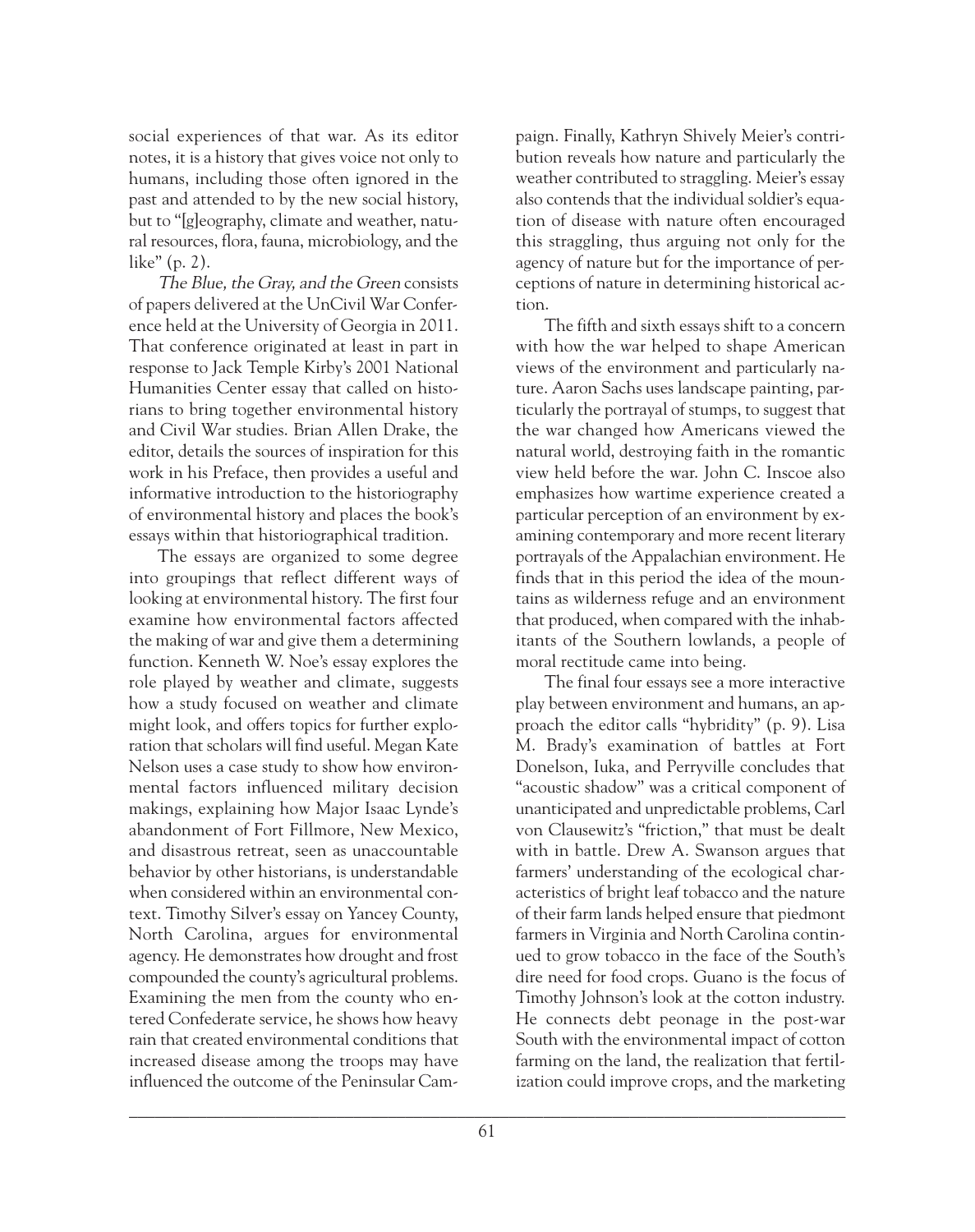of fertilizers as a means of ensuring cropper indebtedness. Mart A. Stewart's essay proposes that a true environmental history of the Civil War requires scholars to understand how combatants and noncombatants moved through the landscape and provides examples of how looking at walking, running, and marching make a first step towards such a history.

Paul S. Sutter's "Epilogue," concludes the volume with a call to arms for environmental historians to achieve the marriage of environmental and Civil War history called for by Jack Kirby. Sutter sees that if progress is to be made toward that goal, a revolution in how historians consider nature and how they use the concept of agency must take place. Further, he calls for environmental historians to be more forthright in their purposes, purposes that he believes should be to explain how humans have come to live in the world as they do and to provide a critique of the implications for society of that history.

As with so many other collections of conference-delivered essays no over-arching theme emerges other than that environmental history, in its various approaches, offers new insights into Civil War history. The editor recognizes this outcome and states as well as any reviewer can what might be gained from the book when he calls the essays "a methodological smorgasbord, so to speak, a platter of interpretive hors d'oeuvres that serves as both an inspiration and a model for more substantial meals to come" (p. 7). Rightly described as exploratory in nature, the essays in The Blue, the Gray, and the Green nonetheless offer insights into the developing field of environmental history worth examining by all interested in history. Students of the Civil War will find challenging interpretations. The general historian will find them illuminating of an important and useful methodology.

--Carl H. Moneyhon

#### **AVAVA**

## Transforming Civil War Prisons: Lincoln, Lieber, and the Politics of Captivity. By Paul J. Springer and Glenn Robins. (New York: Routledge, 2015. Pp. xii-xiii + 139, documents, bibliography, index. \$34.95, paperback)

With this newly published volume, part of Routledge's Critical Moments in American History series, critics Paul J. Springer and Glenn Robins have delved deeper into the subject of

Civil War prisoners and their respective plights than many academic scholars before them. Transforming Civil War Prisons: Lincoln, Lieber, and the Politics of Captivity is an exhaustive investigation of the circumstances leading up to and surrounding the capture, exchange,



and maintenance of prisoners during the American Civil War. The authors tirelessly argue their interpretation of the historical events which lead them to their main claim—that neither the North nor the South is to blame for the casualties suffered on both sides because of the poorly managed existing prison system during the war. Rather, they argue that both the Confederate and the Union belligerents were not necessarily victims, but mere participants in a flawed system that was incapable of handling the number of captives this new war generated. Springer and Robins agree that mistakes were made by certain commanding officers (such as Colonel William Hoffman and General John H. Winder), but contend that few of the circumstances were navigated with actual malice toward the prisoners on either side.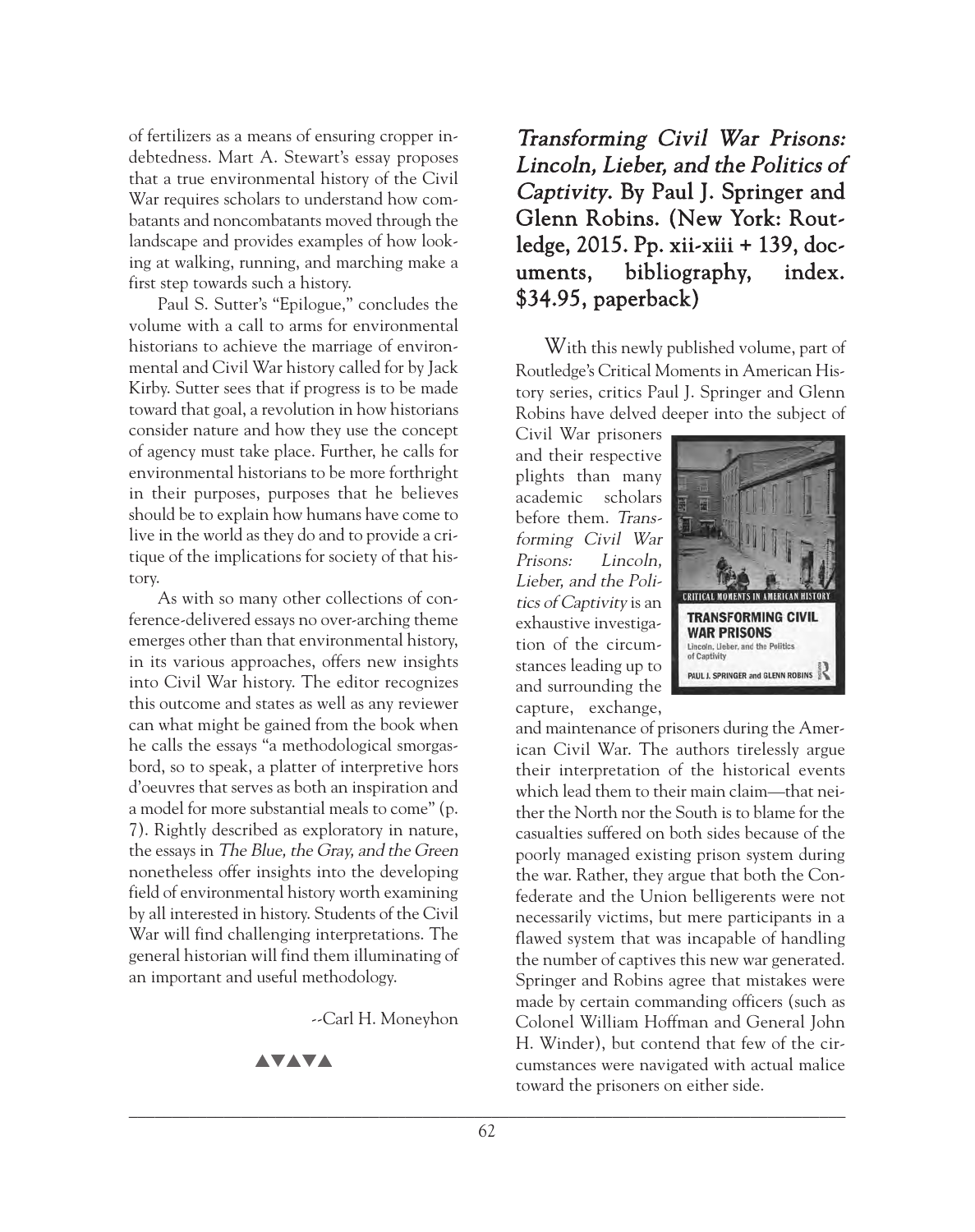Both Springer and Robins have previously published on historical aspects of the long saga of POW history in America, ranging from the Revolutionary War to present day conflicts. However, where Transforming Civil War Prisons effectively covers new ground is in its treatment of the lasting effects of the Civil War on American culture and the world at large, specifically in war-time conflict resolutions that follow the guidelines initially implemented by General Orders No. 100, also known as the Lieber Code, which was the actual code of conduct governing the treatment of Civil War prisoners of war.

In this interesting text, Springer and Robins set out to explain the circumstances political, financial, and logistical—leading up to the failure and subsequent mismanagement of the prison system during the Civil War. The first two chapters, "Prisoner of War Policy and Practice" and "The Captivity Experience," both work to establish a solid historical background of POW policies and experiences prefacing the Civil War and to explain the context surrounding the breakdown of POW captivity and exchange largely due to the problematic conditions within the prisons after the beginning of the Civil War. Springer and Robins explain how the Dix-Hill Cartel—which was initially designed to govern the exchange of prisoners—disintegrated, leading to both Confederate and Union suspicions regarding exchanges in the future as well as an unprecedented number of captives filling up dwindling prison facilities as they awaited new agreements to be reached regarding their exchange or transfer. In addition to problems of overcrowding, prison camps in the North suffered from widespread outbreaks of disease; in contrast, the Southern camps had more difficulty providing substantial rations for their prisoners, many of whom were held captive far removed from enemy lines to prevent escape in remote areas—reaching even to the Delta region, like Cahaba Prison in Alabama—that could not support feeding the additional population.

Chapter Three, "The Culture of Captivity," examines the experience of captivity, both in the Union and the Confederacy, relying heavily on first-hand accounts from prisoners and officers at the time. The following chapter, entitled "The Politics of Captivity," highlights the political milieu encompassing the prison systems, including a longer discussion of the trial of Henry Wirz, a commanding Confederate officer in charge of the prison at Andersonville, Georgia, who was suspected of imposing cruel and unsanitary conditions on his captives. Wirz's trial is a pivotal moment, and well worth discussing within the context of this book, because many historians claim his conviction and execution functioned as an obvious scapegoat for government officials in answering for the heinous conditions prisoners endured in captivity during the war. The conviction of Henry Wirz also established a precedent of morality that dictates certain wartime actions remain unacceptable, even if committed under orders—an idea in keeping with Springer and Robins's claim that the repercussions of the Civil War continue to linger much more prevalently than many critics have previously acknowledged.

In the fifth chapter, "Honoring Civil War Captives," Springer and Robins outline the various cemeteries, monuments, and celebrations that exist across the United States as recognition for those who served during the Civil War. The sixth and final chapter, "Civil War Prisons in History and Memory," clearly situates the authors' argument among historical and contemporary studies into the issue of Civil War prisons and moves into an analysis of how the Civil War contributed to American cultural memory, as evinced by many representations in popular culture—such as the paintings of Winslow Homer and the opening of the National Prisoner of War Museum. This chapter concludes with a note on furthering the field through examinations of previously overlooked individual camps (excluding the much-studied Anderson-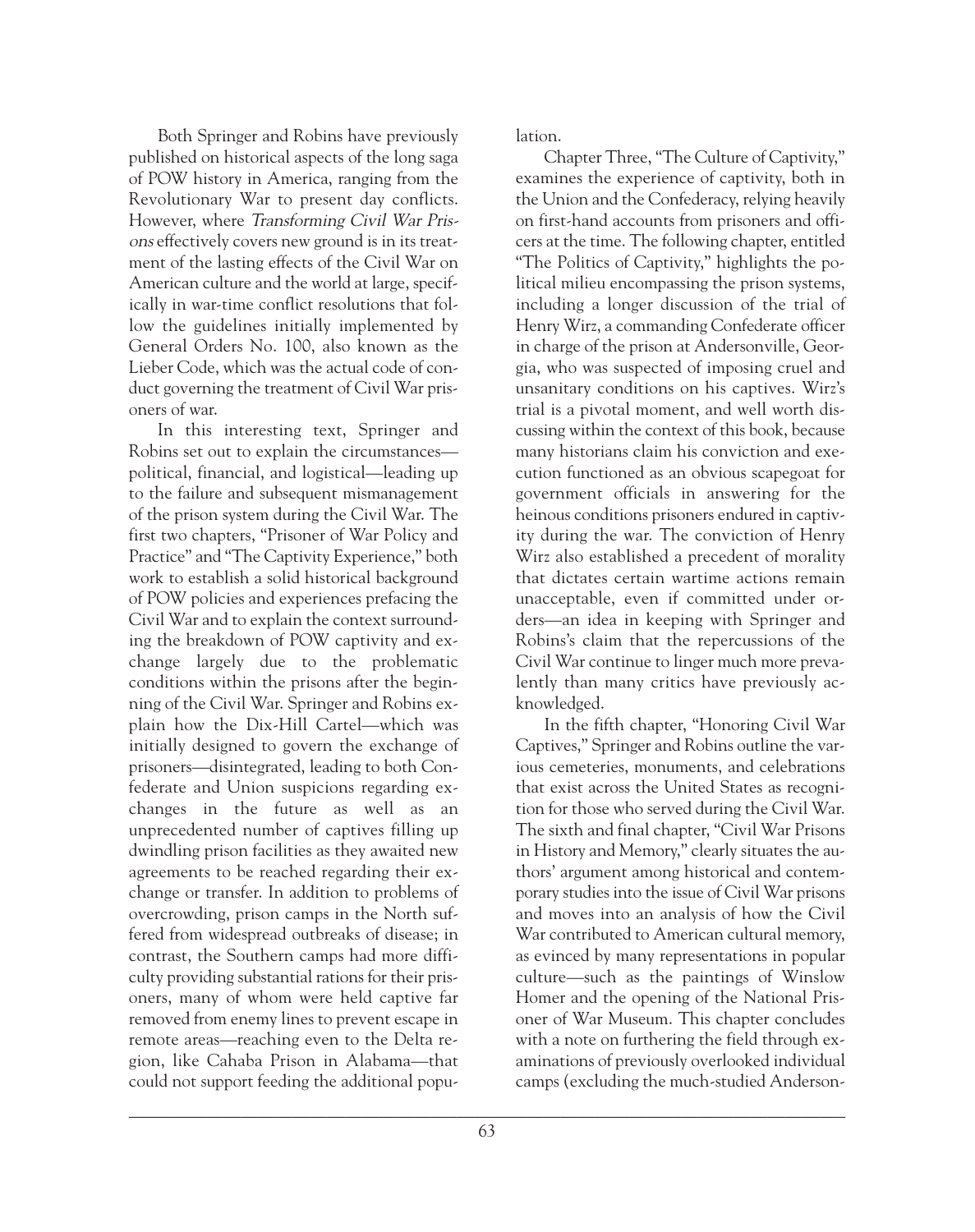ville/Camp Sumter) and closes with a reflection on the influential legacy of the Lieber Code, which can be clearly seen in later documents of war like the Geneva Conventions of 1929 and 1949.

To conclude, the authors have incorporated a poignant first-person look with the addition of first-hand documents, including selections from the Lieber Code, field inspection reports of specific prison camps by officers during the war, and several narratives of captivity in the form of documented journals and notes by actual prisoners of the time who comment on the conditions of their incarceration. Overall, this text will make an excellent addition to the library of any serious scholar of the Civil War, especially those who wish to expand their knowledge of the complex inner workings of the Civil War prison system and how its seemingly haphazard construction and maintenance contributed to the deaths of inordinate numbers of POWs due to poor rations and the spread of disease via overcrowding and unsanitary conditions. This volume may also interest those who desire to familiarize themselves with the details of class/race relations, particularly in the South, during this time period.

--Jamie Korsmo

#### **AVAVA**

Confederate Odyssey: The George <sup>W</sup>. Wray Jr. Civil War Collection at the Atlanta History Center. By Gordon L. Jones. (Athens: University of Georgia Press, 2014. Pp. vii + 415, notes, index. \$49.95, hardcover)

As the historical narrative unfurls, readers of the Confederate Odyssey by Gordon L. Jones march in unison to the beating drums of Confederate soldiers—an endeavor perusing

through some of the bloodiest days on American soil. Jones, in coordination with the Atlanta History Center, chronicles the George W. Wray Jr. Civil War Collection, an immense body of artifacts rife with stories which Jones will bring to life within his book. The purpose behind Confederate Odyssey is humble in scope:

This book is very much a part of that [educational] mission. It is not intended as a technical reference guide to Confederate artifacts, but rather as a visual catalogue . . . describing [the artifacts'] stories, significance, and context to both the general reader and Civil War buff alike. (p. 6)

His efforts to reveal the deeply profound histories of each artifact within the collection offer an illuminating narrative, which coalesce to form a book worthy of praise—a true tour de force.

The book opens with a very brief introduction to the Wray collection and how the Atlanta History Center acquired this unique assemblage of artifacts. Jones explains that "Wray had assembled a world-class collection; only after many years of studying it have we begun to fully appreciate the depth of his accomplishment" (p. 4). Initially, acquisition of the collection seemed unlikely because The At-



lanta History Center already housed the Du-Bose Collection; therefore, raising the funds required to acquire the Wray Collection seemed "more than a little problematic" (p. 5). However, Jones after deliberation and examination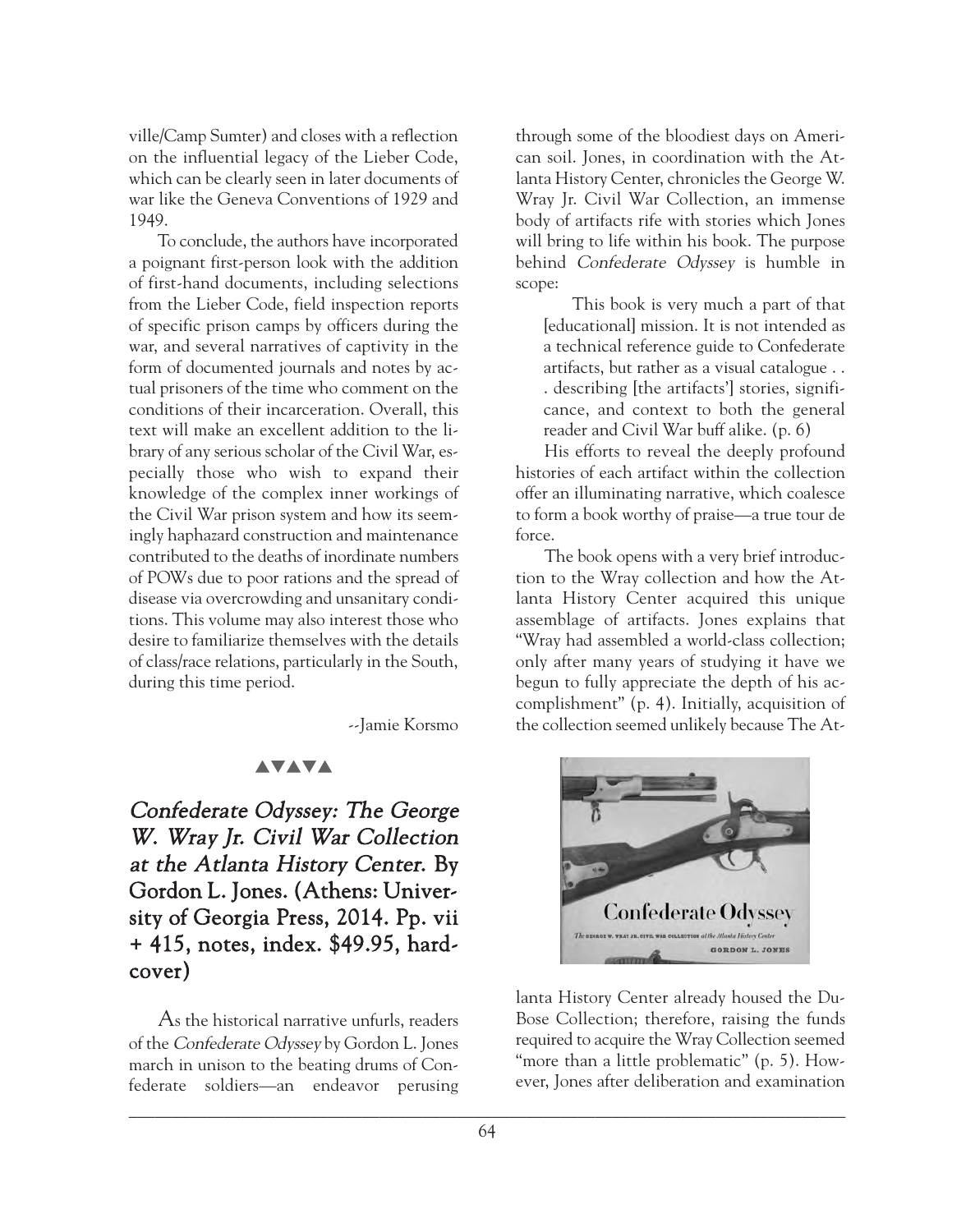garnered the funds and purchased the collection.

After acquiring the artifacts, Jones and others began delving into the rich tapestry of Confederate history etched into the blood-soaked coats, engraved buttons, tattered hats, and sundry of guns and ammunition within the immense collection. Thus, it is at this point that the narrative begins. Each chapter opens with a brief historical overview of a particular collection of artifacts. For example, the second chapter "Plowshares into Swords" (pp. 55-108) reconnoiters the Confederate States' attempts not to manufacture and supply weaponry and uniforms to their army, but rather how the southern states repurposed and refurbished older weaponry and clothing into functioning weaponry and clothing. The Wray Collection preserves several of these artifacts, which Jones utilizes to tell the story of the burgeoning Confederate States of America as they fight against the United States to maintain their freedom and desired way of life. Each of the eight chapters follow the events of the Civil War chronologically, each pointing to specific time periods, skirmishes, and, ultimately, battles within the war. Additionally, the chapters offer technological insights behind the evolving Confederate military (e.g. clothing and weaponry): the how and why each artifact is produced before and during the Civil War. These insights paint the war from a mechanistic and tangible perspective. To that end, these technical details chronicle the minutiae of the war and help guide readers towards Lee's eventual surrender in 1865. The textual accounts are complemented by Jack W. Melton Jr.'s photographs of each item within the Wray Collection.

The book is a beautiful narrative of Confederate triumphs, struggles, and eventual downfalls within the Civil War. As a result, it focuses primarily on the prodigious artifacts of the southern states. Therefore, it is not a comprehensive guide to the Civil War. However, that said, the areas which it covers are deeply entertaining and informational. It offers astute

insights into often overlooked areas of the war, and provides a detailed narrative progression of the Civil War inspired by the Wray Collection. To that end, the book is highly effective and achieves its educational purpose.

The Atlanta History Center and their curator Gordon L. Jones tout one of the most comprehensive and world-class Civil War exhibits in the world. The Wray collection only amplifies their already immense assemblage of artifacts by complementing the DuBose collection, which offers an enlightening portrait of the Union during the war. As a result, Jones utilizes the Wray collection within his book with tremendous clarity. It is both educational and enjoyable to read. Any person looking to learn more about the Civil War would benefit immeasurably by tagging alongside Jones as he embarks on a journey through the Wray collection to explore the war. As the book wanes into its final few pages, he concludes with a chilling reminder of the Confederate soldiers' sacrifice and eventual defeat:

Confederate soldiers were neither ignorant of their cause nor deceived into fighting for it. In their time, in their place, in their world view, it was a cause worth dying for. And die they did. . . . The material story of that defeat is spelled out in intimate detail in the Wray collection, written into the weapons, uniforms, and flags of the men who fought and lost the bloodiest war in American history. (p. 415)

Therefore, it is the posterity of the men and women who fought and perhaps died within the Civil War that stands as one nation examining the remnants of the bloody war, hoping to avoid making the same mistakes. It is only through the remarkable efforts of collectors like George W. Wray Jr. and historians like Gordon L. Jones that we are able to look into our past to glean insights for our futures.

--Dylan Travis

```
AVAVA
```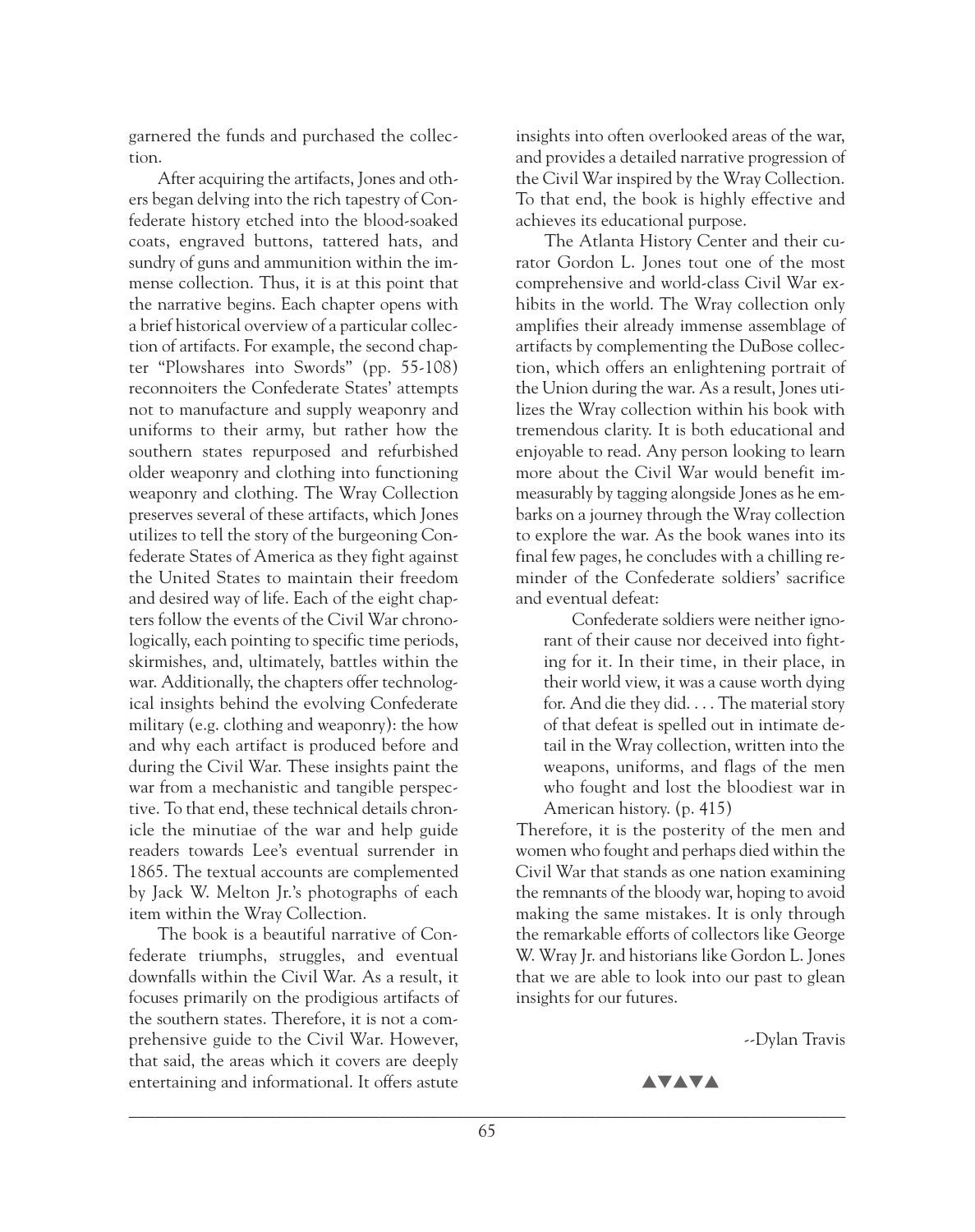Beyond Freedom's Reach: A Kidnapping in the Twilight of Slavery. By Adam Rothman. (Cambridge, MA: Harvard University Press, 2015. Pp. ix-xi + 186, prologue, epilogue, appendix, notes, acknowledgements, index. \$29.95, hardcover)

Many Americans think that with the Union victory in the Civil War, slavery ended. Actually, the end of slavery varied from region to region and was messy and imprecise. Beyond Freedom's Reach explores the case of one New Orleans woman's attempt to regain custody of her children from her previous owner who had taken them to Cuba in an attempt to maintain her valuable human property. Rose Herera and her free husband, George, had three children, Joseph Earnest, Marie Georgiana, and Marie Joesphine. Even though George was free, his children were slaves because they followed the status of their slave mother. The family was owned by several people until purchased by James De Hart, a dentist, and his wife, Mary, of New Orleans.

Enslaved people in the Crescent City hoped that occupying Federal forces would end slavery. The period was turbulent and chaotic. Slaves resisted in both public and private ways. Thousands of African Americans joined the Union, but women without that option became defiant and refused to behave as faithful slaves. Owners were desperate to maintain their valuable human property and went to great lengths to prevent freedom, trying to withhold information about the Emancipation Proclamation and taking slaves to remote places in an attempt to prevent emancipation. Rothman shows how New Orleans and Havana were closely connected socially and commercially, and since slavery was not threatened in Cuba, the De Harts decided to spirit the three children to  $\Box$ 

Cuba to continue to own them. The flight was complicated by an incident of violence that resulted in Rose's arrest and imprisonment.

Rose was involved in an altercation with her owner's aunt and was thrown in jail. There she suffered physically from the poor conditions and was in terrible health. De Hart came to the prison repeatedly asking Rose to go with her to Cuba with the enslaved children. Rose refused

to leave the jail and entreated De Hart not to take the three young children out of the county. Demonstrating that enslaved parents had no authority over their own children, De Hart boarded a ship with the children. It is telling that their free father, George Herera, came



to the ship and saw the children but was powerless to prevent their passage—a dramatic and cruel example of the powerlessness of the parents of slaves.

When the war ended, Rose pursued legal action, charging that her children had been illegally kidnapped because Louisiana's slave code, Code Noir, prevented separating children under ten from their enslaved mothers. In the shifting jurisdiction of courts she found a sympathetic prosecutor who vigorously pursued justice by the return of her children. In a shocking reversal of power, Mary De Hart was arrested and charged with kidnapping, just two years after taking the children against their mother's will to Cuba. Rothman expertly dices the complex legal arguments as newly freed people, their former owners, lawyers, and judges of differing opinions navigated the uncharted legal waters of freedom. The old slave society had been destroyed but issues of what would replace it were fiercely contested. Fundamental questions included: Who was a rebel? Who was a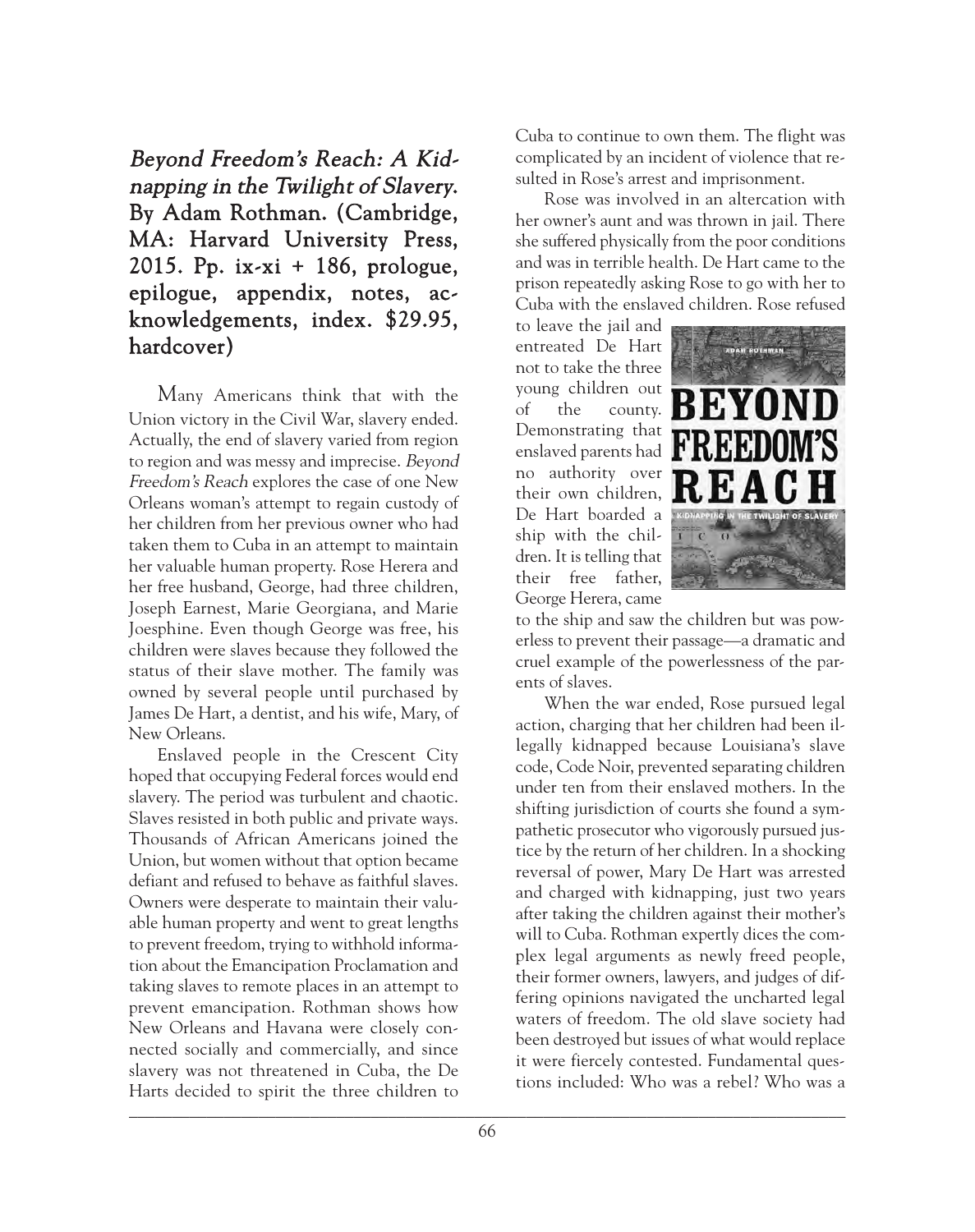slave? When did slavery end? Who had jurisdiction? Who would appoint judges? These issues were hotly fought over during this time of social, cultural, and legal turmoil. Rothman skillfully recreates this suspenseful and gripping account. Never does the reader forget this was a mother desperate to regain custody of her children. The significance of the verdict was lost on no one. The real possibility of enslavers kidnapping newly freed African Americans and whisking them to Cuba for sale was a threat blacks and northern politicians desperately feared. The Senate and State Department followed this case, understanding the legal and moral significance and the precedence the ruling would establish.

Sadly, George Herera died, leaving Rose to reconstruct her family alone. Her story has never before been told. Rothman reconstructs the events by mining primary sources of court records and expertly places them in historical context by drawing on his depth of knowledge of secondary sources. What emerges is a suspenseful, gripping and important addition to our understanding of the ending of slavery and the beginning of freedom. Rose Herera's is the rare recorded story. How many other families of which there is no account were destroyed in the waning days of slavery? We will never know. We do know that against all odds, the court system awarded custody of the three children back to their widowed mother. The 1880 census tells us that three generations of Hereras lived in a house together. How tragically close this family came to being forever separated takes your breath away.

The monograph has five chapters with a Prologue, Epilogue and an Appendix of Rose Herera's Court Petition and over fifty pages of endnotes. Sadly there are no photographs of Rose and her family but images do include an 1858 advertisement for Rose's sale, an ad for Dr. De Hart's dentistry practice, a list of local slave dealers, maps, and a useful summary of the main characters in this true story. Additionally, Rothman has an online homepage for Beyond Free-

dom's Reach. (Search using the title.) This excellent page provides links to primary documents sites, featuring Abraham Lincoln's and Benjamin Butler's papers, the New Orleans Daily Picayune, maps of the period, Garner's New Orleans Directory for 1861, and other sources, allowing the reader to further explore aspects of the book that interest him or her. Educators will find this online feature valuable in teaching about primary sources.

Beyond Freedom's Reach will appeal to specialists and non specialists, teachers of both high school and college will find Rose's story informative and inspirational. This is a rare book that is historically important, meticulously researched, well written, and contextualized in both the Atlantic World and Civil War New Orleans. Adam Rothman has contributed a gem to our understanding of the end of slavery by sharing with us Rose Herera's story of resilience, persistence, and the fortune of good timing.

--Minoa Uffleman

#### **AVAVA**

# Writing Reconstruction. By Sharon D. Kennedy-Noelle. (Chapel Hill: University of North Carolina Press, 2015. Pp. xi-xiv + 301, notes, bibliography, index. \$45, paper)

Courses surveying the history of American Literature are routinely spilt into two general periods: Colonization to the Civil War, and the time thereafter to the present. Yet the latter division, 1865–, often leaves a curious gap in the fore portion of the dash, picking up sometime around the fin-de-siècle while perhaps touching on a few notable luminaries (Henry James, Mark Twain, Emily Dickinson) to represent the balance of the century.

In her Writing Reconstruction: Race, Gen-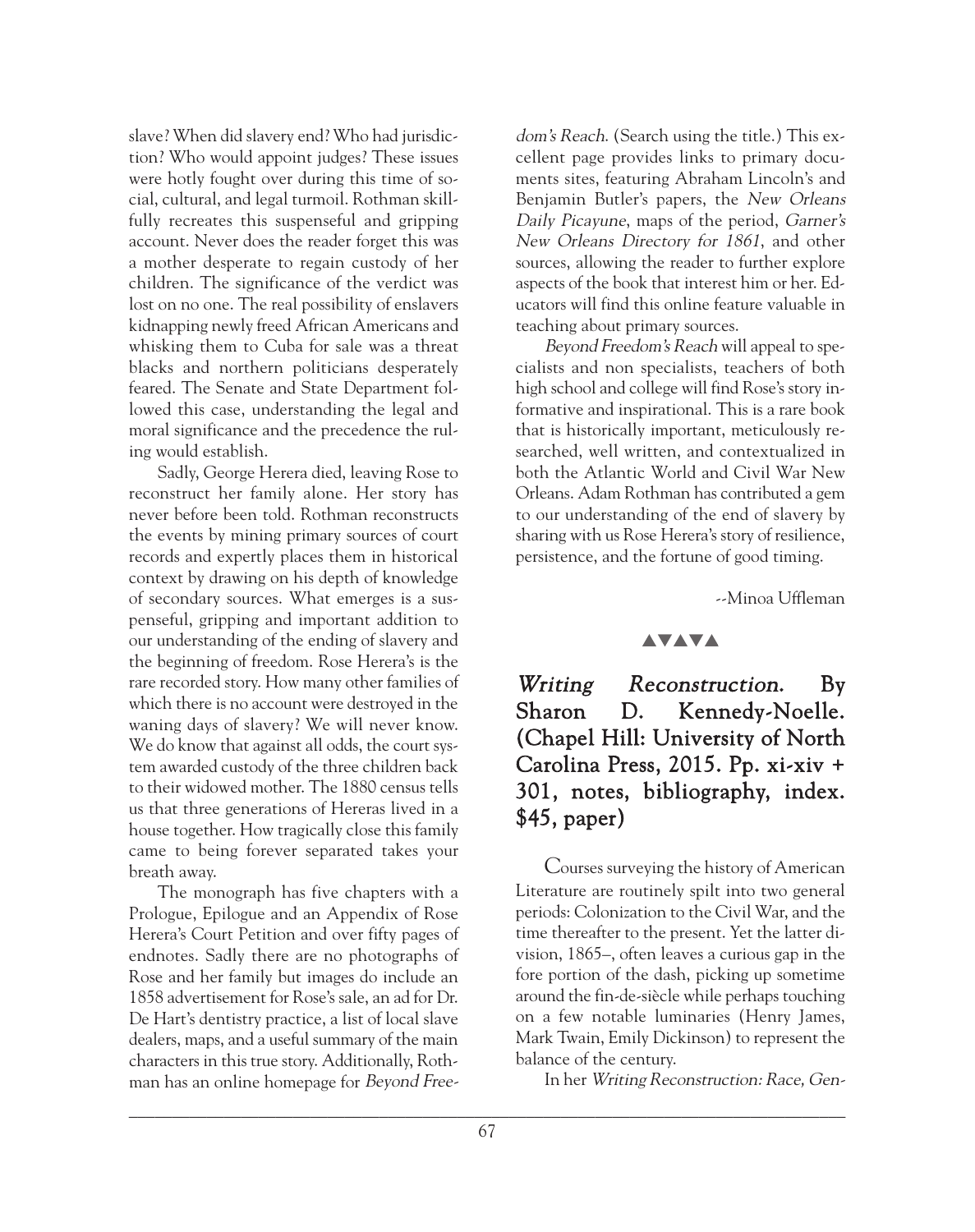der, and Citizenship in the Postwar South, Sharon D. Kennedy-Noelle illuminates a time and region often overlooked: postbellum literature produced in the South during the Federal occupation of 1865–1890, a twenty-five year period of radical transformation wherein the Old South became the New South. The volume is organized geographically, with a chapter on each of the five military districts established in the former Confederacy during Reconstruction. Such a division, beyond an efficient method for organizing her text, allows Kennedy-Noelle to report on literary proceedings from each distinct region—this was, after all, the era of "local color"—and to track the cultural and literary differences between Arkansas and Florida, North Carolina and New Orleans. What results is the impressive analysis of a set of popular novels that strove not only to inform the reading public about life in the postbellum South, but also to influence those perceptions by promoting a vision of what they felt it ought to be.

Kennedy-Noelle moves beyond a simple close reading of these texts, however, and actively forms, then investigates, wide-ranging connections within Reconstruction literature,



which she in turn uses as a lens to chronicle the highly contested struggle to shape the postbellum world. Foremost among the book's subjects is the complex relationship between race, gender, and citizenship (as referenced in her subtitle), much of which was tied to

postbellum conceptions of property. The Reconstruction South featured a motley mix of humanity: plantation owners, many of whom had been divested of their land; poor whites, who had none to begin with; and black Freedmen (as they were then called), who had once

been property themselves and were striving to form an identity as landowners and citizens. Traditional notions of personhood were as much a casualty of the war as the Confederacy; after the upheaval wrought by five years of insurrection, citizenship was based not on the traditional relationship one had with the land, nor on the legal rights bestowed by amendments to the U.S. Constitution, but instead migrated to a definition based on ethnicity, literacy, and reputation. So it is that many of the same Reconstruction writers who "sought to explore the responsibilities of duty as black and white southerners" also wrote in order to "resolve the meaning of reputation around understandings of citizenship" (p. 292).

From the thousands of Southerners writing during the period, Kennedy-Noelle has selected an admirable and motley cross-swath of authors: tourists, homesteaders, Creoles, and carpetbaggers. Among the authors surveyed are Constance Feminore Woolson, writing from the "Tourist Outback" of Florida, who advocated that Freedmen be assimilated as had Minorcan immigrants; and Octave Thanet, writing from Arkansas, who sought to import the agricultural labor model she had known growing up in Iowa. Beyond these initial chapters, it is a delight to encounter prominent historical figures such as George Washington Cable, the "first modern Southern writer" and author of Madame Delphine, alongside the eminent Albion W. Tourgée, author of A Royal Gentleman and later a lead petitioner in the landmark *Plessy v*. Ferguson case. Kennedy-Noelle's assembled canon of Reconstruction writers belies the notion that this period was a literary vacuum, bereft of noteworthy fiction.

While she provides an admirable survey of the literature of white writers and reformers, Kennedy-Noelle is remiss, perhaps, in her coverage of the primary literature of African Americans. Though much ink is spilled regarding white responses to the "Negro Question," she neglects to feature any singular writers of color, devoting only one chapter to works written by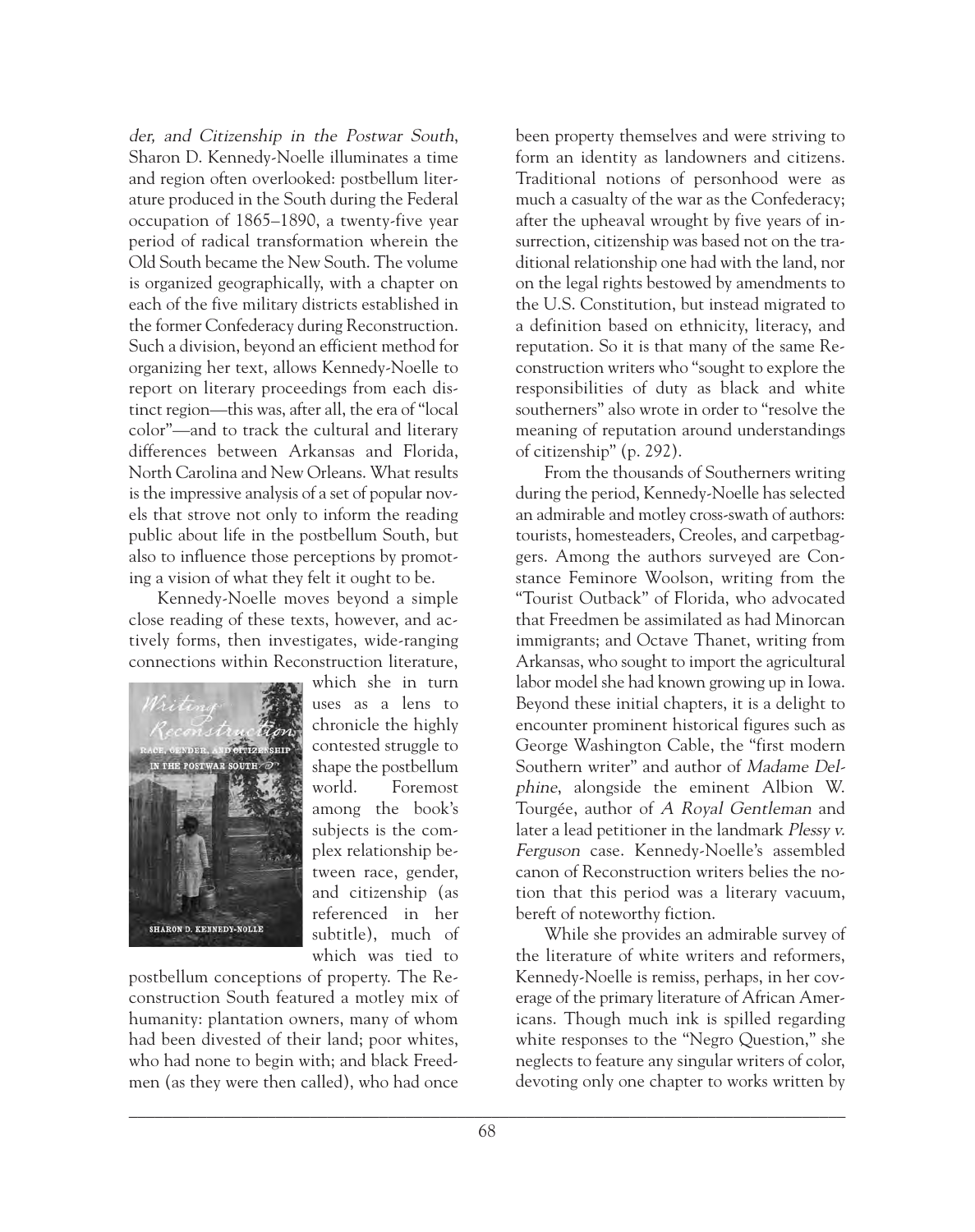Blacks. And even that chapter, "African American Literary Activism in a Divided District," is set in the isolated, relatively northern locale of Harper's Ferry, West Virginia, hardly representative of the Deep South, and features periodical writings from local Storer College and Pioneer Press, hardly influential publications on a national scale. If Kennedy-Noelle was forced to make this editorial decision due to a lack of significant African-American writing during the period, the underlying context would be worthy of exploration itself, especially on account of the widespread crisis of Black self-identification that may have been investigated through Black-authored literature (as did later authors like Frances Ellen Watkins Harper and Charles Chesnutt).

Ultimately the diversity and depth of material is a central strength of Writing Reconstruction, which offers a lengthy sojourn into the postbellum South, a literary world often overlooked. Kennedy-Noelle's "Conclusion" is a fitting capstone to the main scope of her book, shifting chronology into the Jim Crow era inaugurated by men like Atlanta Constitution editor Henry Grady, who called for a roll-back on much of the progress achieved by Reconstruction reformers. For authors like Tourgée and Cable, Woolson and Thanet, the "New South" would prove a disappointment, as their ideas were ignored or dismissed, Southern society regressing so as to approximate its antebellum status. Their views and visons will be read and appreciated in this century, at least, thanks to Kennedy-Noelle and her trenchant work in Writing Reconstruction.

--Adam Nemmers

## **AVAVA**

One Mississippi, Two Mississippi: Methodists, Murder, and the Struggle for Racial Justice in Neshoba County. By Carol V.

## George. (New York: Oxford, 2015. Pp. ix-xiv + 230, epilogue, acknowledgements, notes, bibliography, index. \$29.99, hardcover)

Carol V. George's historical analysis of the racial divide in Neshoba County, Mississippi covers the years between 1833 and 2000. In this three part work, George begins by chronicling the settling of Longdale and the establishment of the Mt. Zion Methodist church, which prided itself on its racial inclusivity. Section II covers the ways in which the church hierarchy sanctioned segregation during Jim Crow, and Section III focuses on the aftermath of the Neshoba county murders, and the eventual retrial of Edgar Ray Killen for murder.

W. E. B. DuBois's concept of dual consciousness may not appear until page 231 of George's work, but the concept permeates the entire book. The title refers to many different dualities within the state and within Neshoba County: the racial split in the church, the racial split in schools and education, the racial split in terms of community memory. It also refers to the split in consciousness that allowed lawmen to be Klansmen and that allows even now for the celebration of the South despite its racist past. George presents a variety of dichotomies early on in the book as the themes of her work: "hope and fear, alienation and community, death and reconciliation, faith and despair" (p. 9). One of the themes that she doesn't list here that pops up multiple times is that of "The Plantation Myth" which she also refers to (always in quotation marks) as "The Southern way of life".

Not only did the Plantation Myth contribute to a sense of rootedness that led many blacks to resist the Great Migration, according to George, but the church was also part of that rootedness. The founder of the Methodist church, John Wesley, preached that owning slaves was a sin. In addition, the Mount Zion church was established on land donated by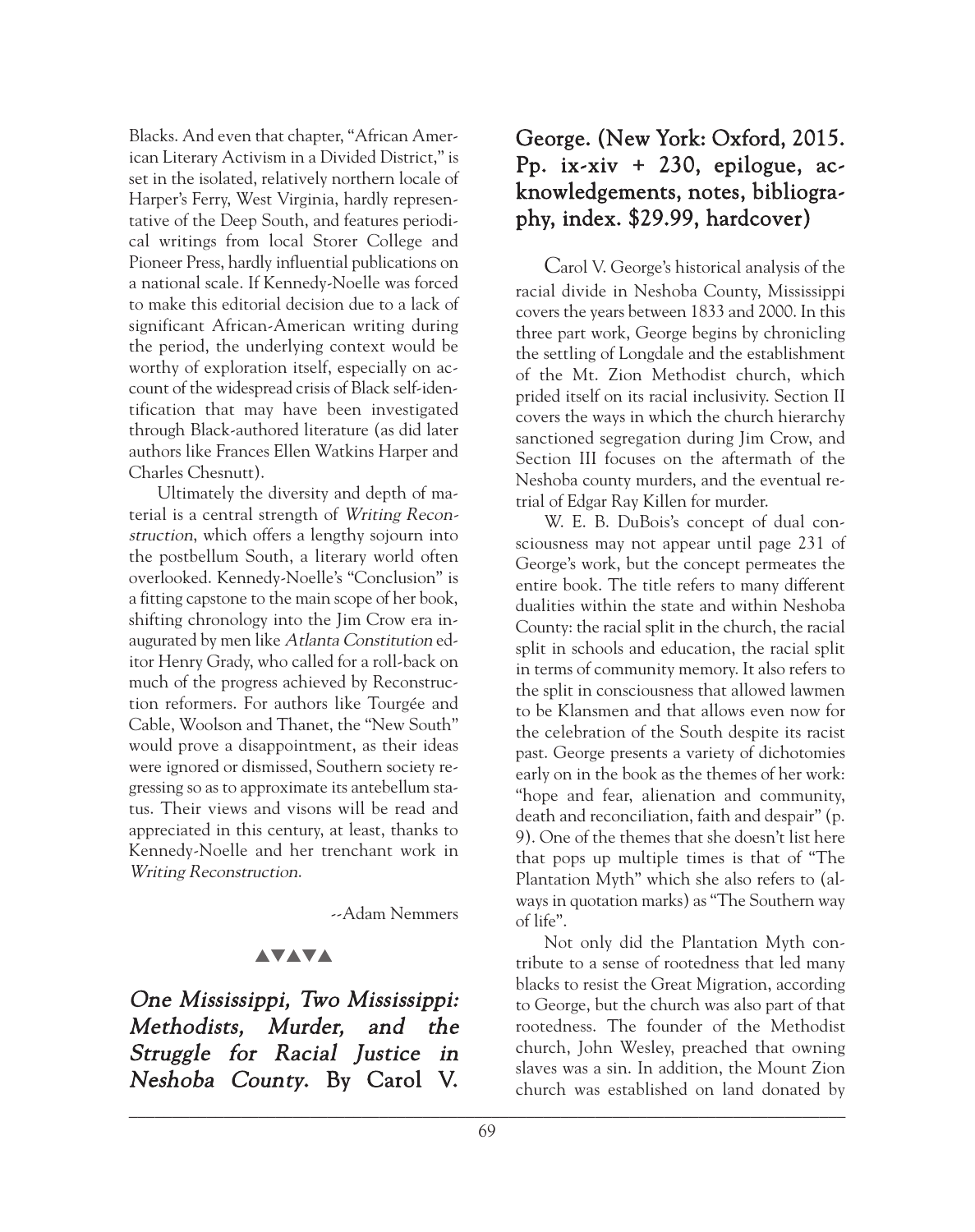Thomas Jones, a former slave who escaped and later settled in Neshoba County. Despite the inclusivity of the church as a whole, however, as George notes, the church's Central Jurisdiction decided in the 1920s to create a church within a church—establishing separate black leadership for those churches like Mount Zion that had grown since the 1890s implementation of Jim Crow laws. This system within the church was in effect until 1972. George notes that this led to fewer new pastors coming to Mississippi from seminary; no one wanted to deal with the tensions related to the segregation that the Central Jurisdiction's rule justified and endorsed.

The church serves as a symbol for the struggle not only in Neshoba County, but throughout the country; Mount Zion Church was started with that idea of inclusivity and was a figure in the fight for educational opportunities and voting rights, which led to its burning and



to the deaths of the three Civil Rights workers. George details the horrific night that the KKK descended on the church as finance committee members were leaving. Despite the beatings the members endured and the loss of the church, George's use of interviews and

records shows that the incident was not reported largely because some of the victims recognized law enforcement among the Klansmen. Mount Zion was one of fifty churches to burn that summer.

George's work covers the long span of time from the establishment of the church at Mount Zion, to the 1964 murders, and finally to the 2005 conviction of Edgar Ray Killen. One would hope that in that fifty-one years between the killings and the conviction of Killen that

things would have shifted dramatically; while George's work does show that progress has been made, it also emphasizes the slowness of that progress. George focuses a good deal of attention on how the gradualist mentality—the same mentality promoted by Booker T. Washington—was used to delay that progress. The church split isn't the only issue used to indicate how Neshoba County and the state of Mississippi were reluctant to change; the resistance to follow the ruling of Brown v. The Board of Education is a perfect example of how the "Southern way of life" ran on its own time; George doesn't shy away at any point in the book, however, in terms of showing that people on both sides of the racial divide slowed the change.

George writes of the 1988 film, Mississippi Burning, a fictional account of that summer in 1964, that was "attacked by critics for its sensationalism and savaged by those who took offense of its portrayal of tired old stereotypes; the ignorant white racist and the pious, self-effacing black" (p. 193). George's work shows, however, that the stereotypes have very clear basis in fact, especially in Neshoba County, Mississippi, where Civil Rights workers Michael Schwerner, Andrew Goodman, and James Caney, were brutally murdered. At the heart of the book is the question of how complicit the entire community was in the murders and the subsequent lack of state action in prosecuting Edgar Ray Killen for murder—the original charge was one of "conspiracy to deny the victims their civil rights" (p. 163). George shows, through newspaper reports, interviews with residents, and through political actions, how entrenched the "Southern way of life" myth was and still is.

The book has great historical value, but it also is incredibly timely; just as Mount Zion church was a part of the push to ensure voting rights, so are we still fighting for access to the vote, even as the 2016 elections approach. Likewise, we still see threads of the Plantation Myth present in incidents like Paula Deen's fall from grace when she glamorized that image of Southern culture. And, in a time where Kim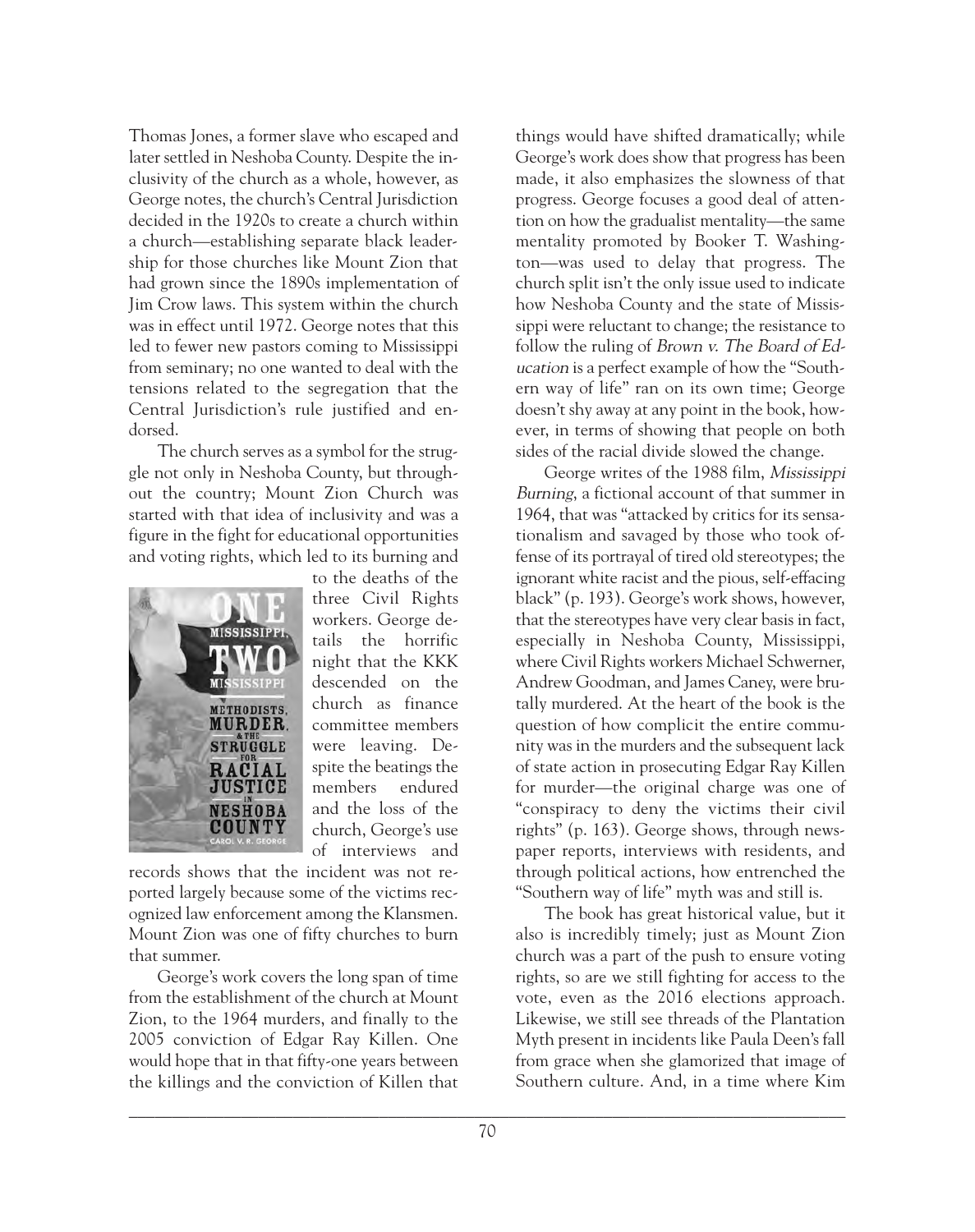Davis, Mike Huckabee, and others attempt to once again use their faith to halt the Supreme Court ruling in Obergerfell v. Hodges, the historical reminder of how that approach has not won in the past offers both hope and perspective.

--Angelic Rodgers

#### **AVAVA**

# 1919, The Year of Racial Violence: How African Americans Fought Back. By David F. Krugler. (New York: Cambridge University Press, 2015. Pp. vii $-$ xiv + 310, bibliography, index. \$29.99, paperback)

One of the questions central to debates on the Elaine Massacre of 1919 (an event to which the August 2001 issue of this very journal was dedicated) was: Who shot first? Black sharecroppers attempting to organize a union had placed armed guards around the church where they were meeting, and up to the church drove a car holding three people, including a white deputy sheriff and a white security officer for the railroad. Given that the events which followed branched into two main interpretations—either black laborers were defending themselves against an oppressive system, or white law enforcement was defending everybody from a black insurrection—the question of who shot first becomes laden with significance. However, this weight has, perhaps, led many historians to believe that white culpability for the larger atrocity cannot co-exist alongside the idea of black armed self-defense. In a review essay in the Autumn 2009 issue of the Arkansas Historical Quarterly, historian Jeannie M. Whayne laments the lack of focus upon African-American agency in two books dedicated to the Elaine Massacre—Grif Stockley's Blood in Their Eyes: The Elaine Race Massacres of 1919 and Robert Whitaker's On the Laps of Gods: The Red Summer of 1919 and the Struggle for Justice that Remade a Nation. As Whayne notes, "the positioning of black union men as merely objects of white violence can seem to minimize the challenge they offered" (p. 331).

By contrast, David F. Krugler's 1919, the Year of Racial Violence aims to maximize the challenge African Americans offered to the American system of white supremacy, using the year after World War

I ended as a showcase for the various forms that the black struggle against white supremacy took. This struggle covered three fronts: armed self-defense against white mobs, the dissemination of true accounts of white supremacist violence, and the legal struggle to free black



citizens wrongly arrested and convicted. Krugler opens with a survey of the New Negro Movement, born from a mix of black self-help ideologies, socialism, the Great Migration, and the black experience in World War I, which had energized many African Americans to make not only the world safe for democracy, but also the United States itself. Whites, however, largely took exception to expressions of black self-respect and demanded that returning soldiers adapt themselves again to their place at the bottom of the American racial ladder. As Krugler recounts, the first postwar wave of armed black resistance, in fact, occurred at and around military bases: the Navy Yard at Charleston, South Carolina, and Fort Huachuca in Bisbee, Arizona. However, the image of the "black man in uniform" was not solely responsible for the eagerness with which whites engaged in antiblack collective violence, for the federal government had encouraged the rise of volun-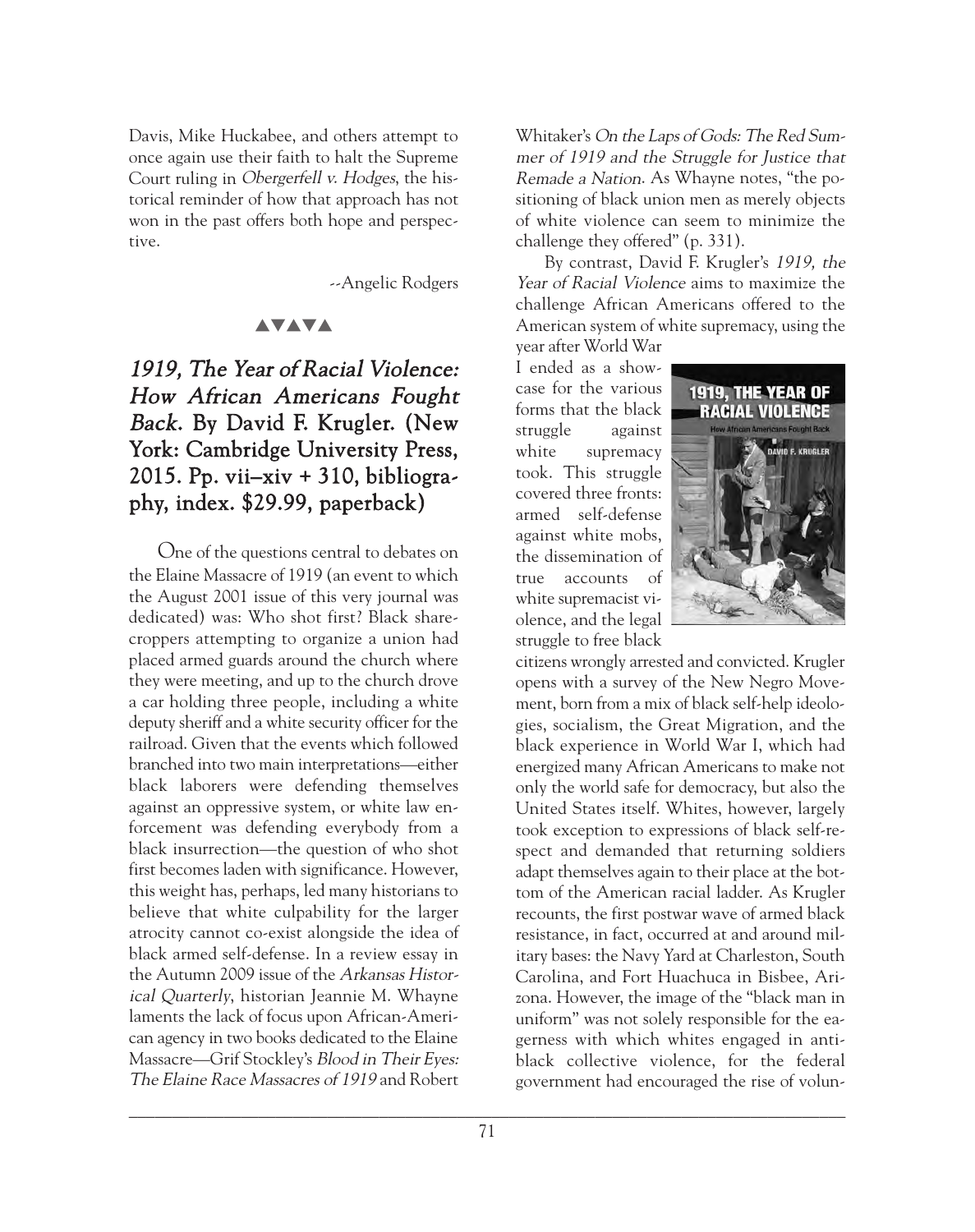tary associations to promote patriotism and quash dissent: "Even with the war's end, no one could instantly snuff the hyperpatriotic eagerness for a fight. Encouraged by the federal government, many voluntary vigilance groups expected to keep up their civic policing after the war" (p. 70). A lengthy chapter on the Washington DC riot illustrates how, "in an environment where voluntary vigilance thrived and the distinction between soldier and civilian remained blurred, white veterans and activeduty servicemen had banded together to become a mob in uniform" (p. 98). With regard to the riot in Chicago, Illinois, white athletic clubs also filled the role of vigilantes given semi-official status, and it was in Chicago, Krugler says, that black "self-defense measures reached their highest levels yet during 1919," moving beyond the instinctive and reactive to include organized patrols by veterans in uniform to stop mob activity (p. 129). As the year went on, outbreaks of anti-black mob violence often expanded to target all African Americans, not just a subset of the population perceived as guilty of some offense, and black residents continued with a praxis of armed resistance, even when it entailed confronting infantry troops.

In the chapter most relevant to the subject of this journal, Krugler surveys how black resistance grew beyond defense against a direct, violent threat to encompass a challenge to economic exploitation. While the author acknowledges that many questions surrounding the Elaine Massacre will remain unanswered, his framing of the sharecropper's organizing work within the broader New Negro Movement enriches the narrative established by other authors on the subject. Krugler also highlights other cases of labor activism, such as a US Steel strike in Gary, Indiana, and interracial union organizing in Bogalusa, Louisiana, a company town ruled as fiercely as any southern plantation: "The dynamic response of African Americans in all three places demonstrated the readiness of blacks to assert and protect their rights, not just as citizens, but also as workers"

(p. 195). Indeed, the pattern of armed resistance was soon well established enough that the federal government began working with local municipalities and businesses to monitor the sale of weapons and ammunition to African Americans.

Krugler's last three chapters survey the broader fight for justice, which combined black activism in the court system with attempts to investigate and publicize the nature of these socalled "race riots," as well as other cases of lynching, with due attention paid to the work of Scipio Jones and the NAACP in securing the freedom of the Elaine Twelve. Though, at times, the record of violence, the ultimate body count, would seem to argue against black resistance making any dent in the American system of apartheid, Krugler sees 1919, the apex of racial violence, as casting a long shadow down the years, finding parallels in the likes of A. Philip Randolph's March on Washington Movement, the World War II-era Double V campaign, the Deacons for Defense and Justice, the Black Panther Party for Self-Defense, and more. And here is the real value of this book—it provides important national context not only for each of the cases of racial violence surveyed, but also for the larger civil rights movement of the twentieth century, a movement that included so much more than the nostrums of nonviolence rendered canonical by textbook publishers and politicians. In this book, black Americans are neither victims nor saints but real people who often take up arms (figuratively and literally) against their sea of troubles, and their history is rendered richer for this perspective.

--Guy Lancaster

#### **AVAVA**

Defying Jim Crow. By Donald E. Devore. (Baton Rouge: Louisiana State University Press, 2015. Pp.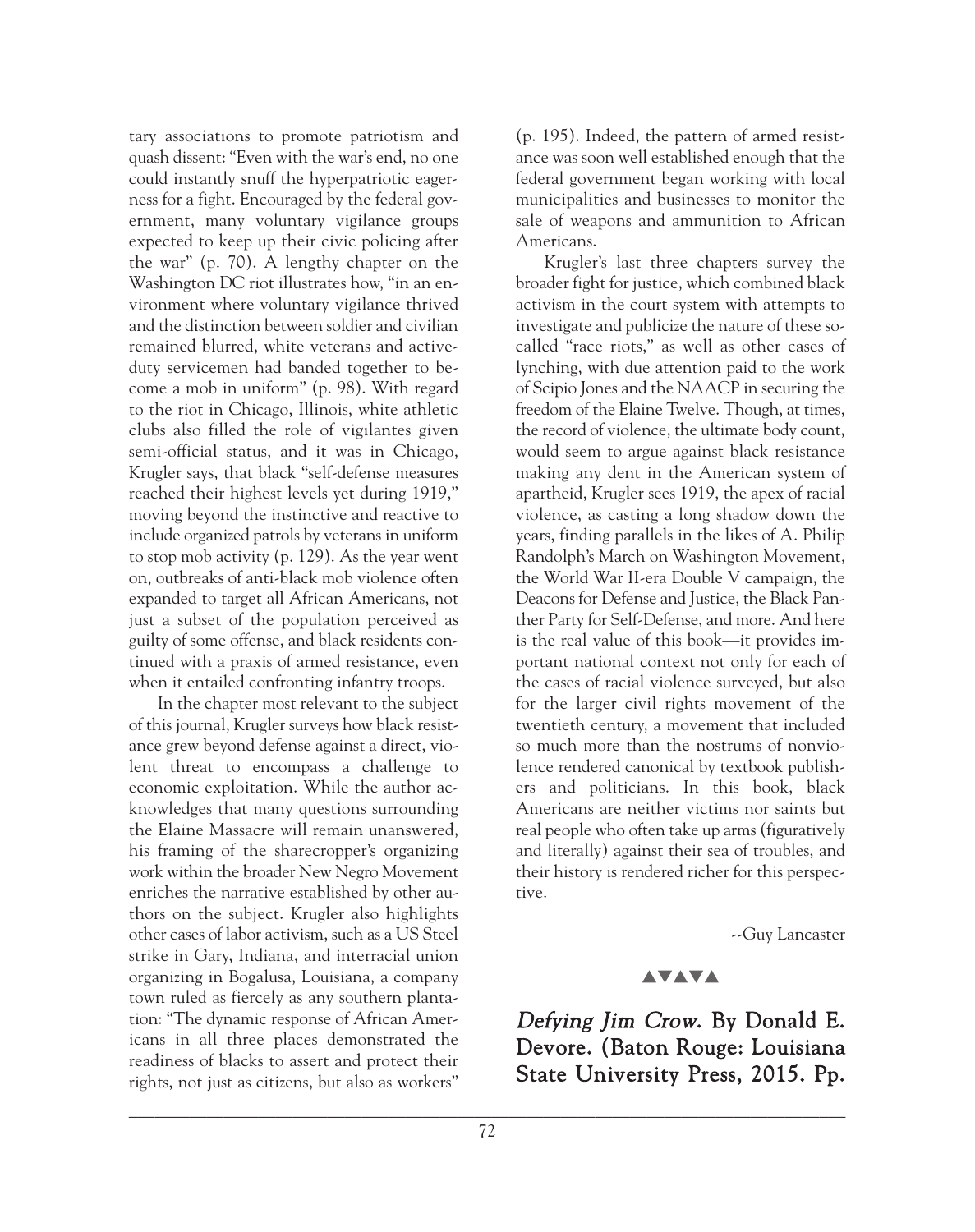## vii-ix + 228, notes, bibliography, index. \$45.00, hardcover)

In this academic study of African American history, Donald Devore offers an invaluable examination of the foundations of black public and political life in New Orleans. Rather than focusing on protest and direct action to frame African American resistance to discrimination, Devore gives a disciplined account of how

African Americans formed a close-knit community committed to a lengthy fight against institutional racism. Devore successfully illustrates how the community held education, civic engagement, business, and religious life as priorities to ensure its ability to fight for equality. To



do so, Devore offers an exhaustive study of the creation and growth of educational, religious, and economic institutions to sustain a difficult legal and political fight against Jim Crow segregation. He argues that these institutions, built on "an ideology that stressed racial equality and justice, community development, and individual initiative" (p. vii), were necessary to "[achieve] group and individual goals" in New Orleans during the Jim Crow period (p. viii).

Defying Jim Crow is divided into eight chapters that chart the progress of black political power in New Orleans from the Civil War to 1960. Devore begins with an overview of the particularities of race relations in New Orleans during Reconstruction where a more permissive culture than the rest of the South fostered racial interaction and white-black coalitions, resulting in a more integrated city. From there, he illustrates how those rights were eroded with Jim Crow, and in response, the African American

community chose to strengthen itself with institutions focused on building alliances and producing economic power to assert political will. The book ends with the quickening momentum of resistance to segregation after Brown v. Board of Education (1954); by then, African Americans in New Orleans had built a community with financial backing and political will to challenge a racist system through direct action and legal suits. Devore painstakingly shows the effort of the African American community to establish successful institutions and the effort of the white majority to maintain a segregated system. Using financial records, personal correspondence, census information, voter registration rolls, political records, boards of trustees votes, hiring and firing decisions, and curricular goals and revisions, Devore's research is exhaustive and overwhelming at times.

Devore's text fills a much needed gap about Civil Rights history; while there are plenty of texts that cover the 1900–1960 period, like Charles Cobb's This Nonviolent Stuff'll Get you Killed (2015), Reconstruction and Civil Rights eras still garner a majority of scholarly attention. Devore bridges those periods into his narrative seamlessly, illustrating the quickly shifting public perceptions of race relations and the slowly building mechanisms of resistance from the 1860s to 1960. However, Devore's strength is in education history. His account of the formation of black public schools and colleges in Chapters 2 and 5 is the most interesting and developed part of the text. He successfully makes the case that education is the foundation for community building. Unfortunately, his interest in education occasionally overshadows his treatment of religious and secular organizations and business and labor efforts.

Devore's strength also lies in his ability to weave a narrative that shows how education, civic leagues, religious organizations, and business and labor worked together to amass political power. For instance, Devore uses Central Congregational Church, an important piece of African American history in New Orleans. The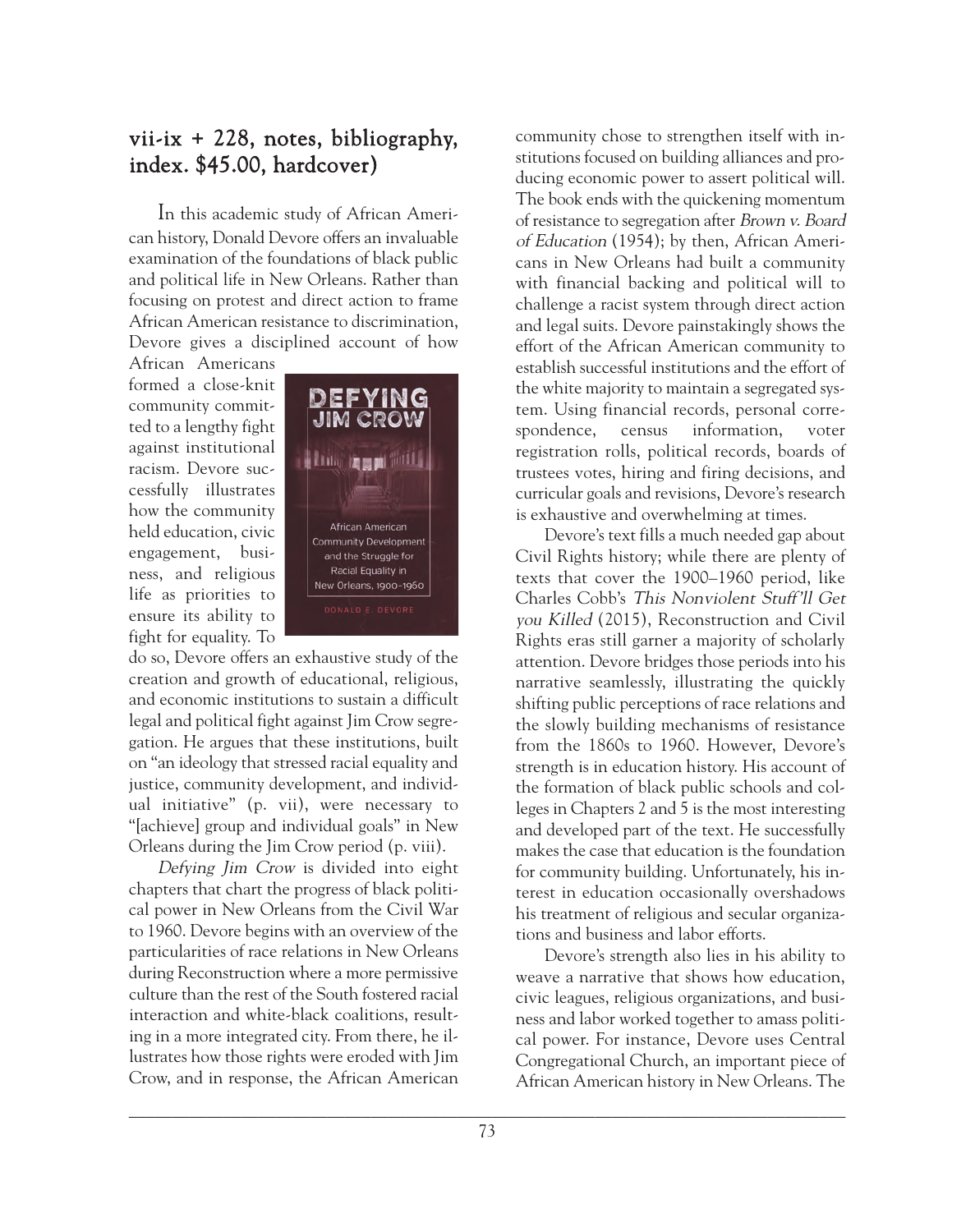church was led by Reverend Charles Thompson, a Theology teacher at one of the original black colleges in New Orleans, Straight College, and backed with financial support from both the American Missionary Association an important abolition group—and middle class black New Orleans residents. Central's congregation was made up of professionals, and the concentration of a small but financially stable congregation meant that Central could offer scholarships, support struggling families, and mobilize efforts to encourage participation in civic and religious life. The congregation chose leaders who would become major figures in the community, including Reverend Norman Holmes, who established early childhood education and social welfare programs for the community and helped lead the Urban League, a civic group dedicated to promoting black business. Groups like Central's congregation provided a financial and organizational foundation for Civil Rights groups, like CORE and the SCLC, to draw from. Central Congregational Church, like many of Devore's examples, illustrates how education, civic organizations, church groups, and commerce tied together to promote racial equality and justice, community development, and individual initiative to challenge segregation. It is the strength of these institutions that gave the community a firm foundation to fight for their civil rights in the face of white hostility and a racist government structure.

Devore's exhaustive look into these institutions and his threading of them into a narrative about community resistance is a necessary contribution to the field; however, his attention to detail and interest in the finances and bylaws of the institutions he studies occasionally makes for a slow read. At times Devore is so intent on giving his readers those details that the focus of his argument is lost. While his work is undoubtedly important in understanding how African Americans mobilized every resource to resist Jim Crow, portions of the chapters could have been easily condensed and a bit more attention

paid to connecting what was happening in New Orleans with other cities. Despite these complaints, Devore's book is a valuable addition to anyone interested in African American history, the role of education in political life, or activism.

--Tina Powell

#### **AVAVA**

# Race and Meaning: The African American Experience in Missouri. By Gary R. Kremer. (Columbia: University of Missouri Press, 2014. Pp. ix-xi + 212, epilogue, notes, index. \$35, hardcover)

As a native of the Missouri Bootheel town of Hayti, I have always had a keen interest in the history of the "Show Me State" especially as it pertains to the peculiarities of African

American history and culture from slavery to the Civil Rights Movement of the 1960s. Missouri was a gateway to the north for black southern exodusters in the late 1800s and seemingly a state where southern and northern ideologies of racial equity for African Americans



collided. Race and Meaning: The African American Experience in Missouri by historian Gary Kremer provides an introduction as well as in-depth understanding about the rich and textured lives of black people in rural and urban parts of the state.

Kremer's work is a collection of fourteen masterfully written essays containing detailed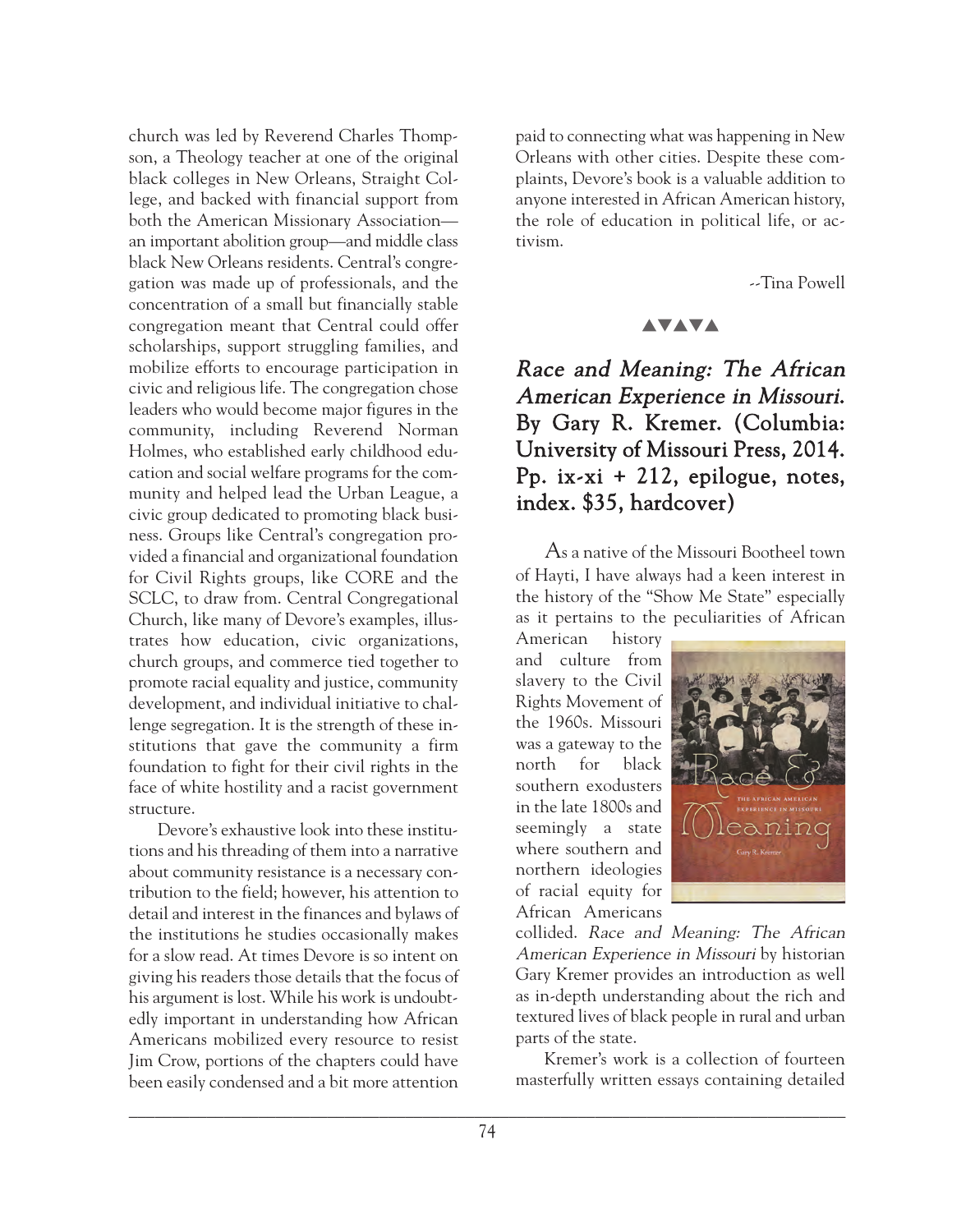biographical sketches of notable and uncelebrated black people, historical profiles of institutions and communities created for social and economic advancement of African Americans, and an exploration of the resilience of a people who created rich lives with limited resources. The apex of the book deals with the legacy of Abraham Lincoln in Missouri and the university named in his honor, Lincoln University. Each essay in this book attempts to explore and provide understanding of "the problem of the color-line" as spoken by W.E.B. Dubois in The Souls of Black Folk.

Kremer credits his craftsmanship of writing biographical sketches to the late Dr. Lorenzo Greene, a historian at Lincoln University and a contemporary of Carter G. Woodson, the father of black history. He ties the stories of people's lives to broader issues of the time. For example, in the essay, "The Whitley Sisters Remember," he introduces readers to the creativity and communal support during a time of segregation in Kansas City, Missouri. The biography of the life of these three sisters, raised by their grandparents in an urban town, explained how the collective ingenuity of a black community spurred social agency during the most racially volatile period in American history. Kremer writes, "The Whitley sisters had no desire to leave the neighborhood of their youth. It was a multidimensional, self-contained neighborhood: people lived their public and private lives there and virtually all of the needs of the residents could be met" (p. 140). In addition to the Whitley sisters, the author gives profiles of luminaries who had ties to Missouri such as George Washington Carver and lesser known, but forceful leaders such as Josephine Silone Yates and the institutions and political structures they impacted.

The period following the Reconstruction Era was a stark moment for African Americans in the United States—the emergence of black codes, increased violence inflicted on black people at the hands of terrorist groups such as the Klu Klux Klan, and a wide-range of eco-

nomic impediments hindered African Americans from pursing a life of liberty and happiness. However, Kremer makes note of an unusual case of black communal development during a period when former slaves were offered few economic concessions by the federal government—the establishment of Pennytown in south-central Saline County. "Pennytown functioned as one of Missouri's freedmen's hamlets settled by emancipated slaves, who bought small parcels of land in fee simple from white landowners" (p. 29). The community was steeped in black people's desire to own their land and the persistence in creating a new cultural identity. Pennytown was a precursor to the civic ingenuity that further inspired African Americans to create communal spaces that deepened their sense of humanity and collective power. During the decline of Pennytown in the 1920s, African Americans outside the urban corridors of Kansas City developed their own "Garden of Eden" in the community of Leeds: "In addition to providing African Americans with an opportunity to own their own homes, the community of Leeds offered migrants a better way of life than they could attain in the city" (p. 116). Kremer notes that African Americans were in a continuous quest to establish environments where they could simply be free and unhindered by the parameters of segregation, even if it meant sacrificing the conveniences of in-door plumbing, running water, and electricity.

As with work, recreation was an essential part of living that also came with restrictions in the Jim Crow era; however, this did not deter African Americans from creating a utopian environment on Lake Placid during the Great Depression era. Kremer details this leisure space that lasted for decades leading to the period of racial integration: "It stands, too, as a testimony to the perseverance, energy, and creativity of multiple generations of African Americans who refused to allow Jim Crow to deny them the opportunity to find recreation in peace" (p. 184). In the final chapters he provides great detail on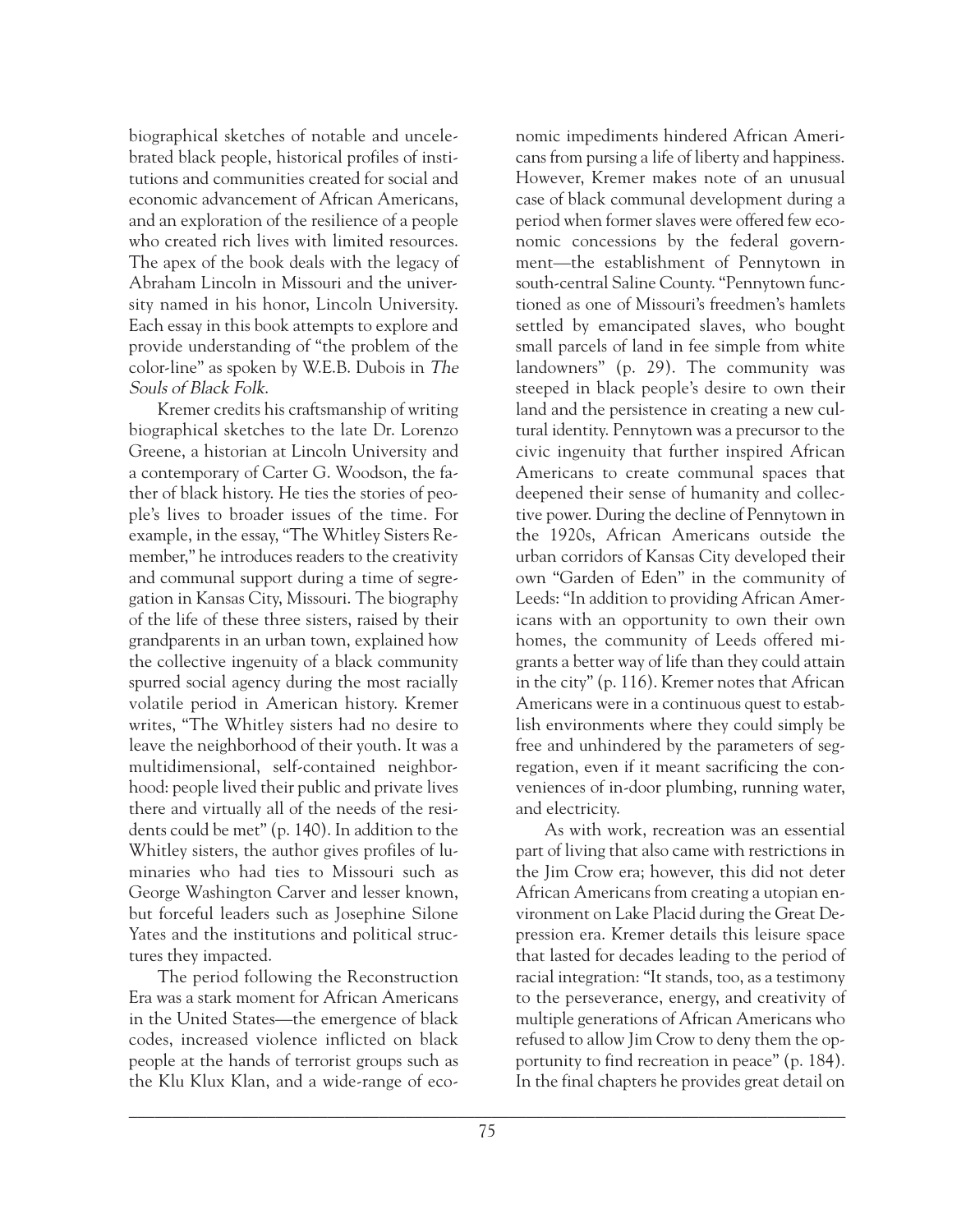the educational institution that served as the bedrock for the social and economic mobility of black people in the state of Missouri.

Black Civil War Soldiers established Lincoln Institute, which later became Lincoln University, located in the Jefferson City, shortly after the Civil War as a subscription school. Kremer focuses on the golden years of the institution, which lasted from about 1921 until the Brown v. Board of Education ruling that declared separate schools for black and white students as unconstitutional. He also points out the educational and philosophical transitions of the institution, which were initially caught in the quandary of the conflicting ideologies of W.E.B. Dubois and Booker T. Washington. According to Kremer, "the intellectual climate created by the presence of the unique gathering of African American scholars at Lincoln University during the 1920s–1950s served as an attraction for black and white artists and literary figures" (p. 165). Eventually, Kremer, a white student from rural Missouri, enrolled at the university where he was developed as a chief authority on black history in the state.

In conclusion, each essay answers many questions in regard to race being a cultural construction that was used as a tool to dehumanize. Kremer tells how people maneuvered social and political oppression and conjured the will to survive in the most dismal circumstances. In addition to these lessons, the epilogue in Race and Meaning provides a list of new sources available to Missouri history researchers. Overall, the author tells us why this type of work is important, and like any good public historian, he provides directives on how to do it.

--Jajuan Johnson

### **AVAVA**

Murder on the Floodways. By Harold G. Walker. (Geneva, IL: Dragonfly Publishing, 2014. Pp.

# 250, epilogue, bibliography, about the author. \$9, paper)

In December 1957, two young men living in rural southeastern Missouri died of gunshot

wounds. Donald Ray "Hokey" Busby shot and killed his best friend Harry Leslie "Fats" Shell and then died a few hours later, apparently after turning the gun on himself. More than half a century later, Harold Walker, who witnessed the aftermath of these events as a twelve-



year old boy, penned Murder on the Floodways, an in-depth reenactment of the events of that ghastly night and of the subsequent fall-out on his close-knit community.

Murder on the Floodways is many things: on one hand, it is an attempt by Walker to sort through exactly what happened that brisk winter evening almost sixty years ago; it is also a coming of age tale and a slice of Americana. Walker and his family lived on a cotton farm in an isolated rural community too small to even have its own name, nestled near the floodways in the Missouri Bootheel. This is, as Walker describes it, a work of "literary non-fiction" (p. vii), imagining conversations as they could have happened, whether or not they actually did take place. Fortunately, Walker is able to draw on a number of primary sources, including personal recollections, interviews with his family and friends, sheriff records, and newspaper accounts, to create an eminently readable narrative.

As a boy, Walker's life in Pemiscot County, Missouri, revolved around the floodways, ditches used to funnel water from the Bootheel down into the Mississippi River. Until the early